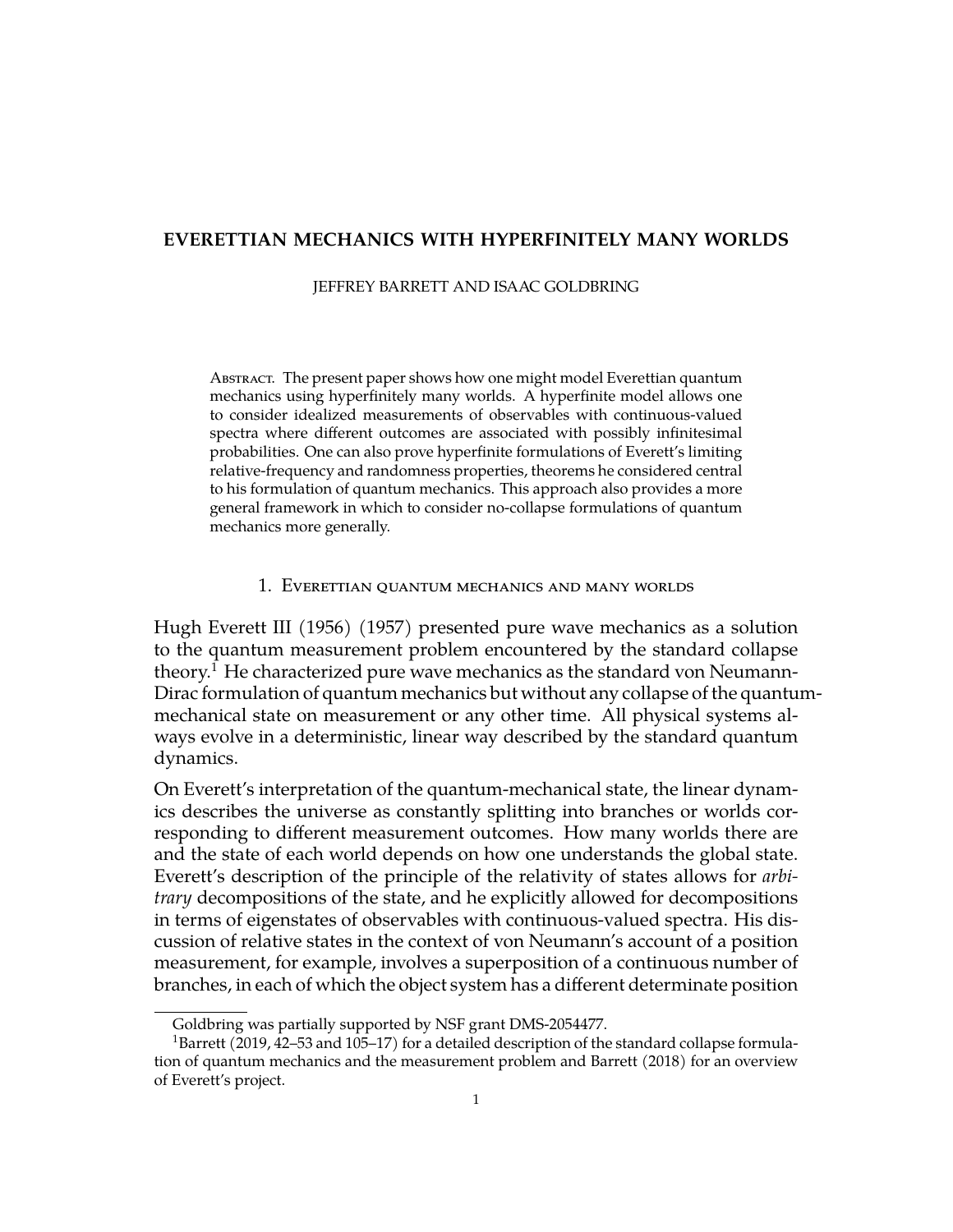(1957, 180–2). For this reason, he was careful to allow for information measures and probability distributions over sets of unrestricted cardinality in his theory (1956, 86, 89–92). In brief, on Everett's own presentation there is a potentially uncountably infinite number of worlds depending on which decomposition of the state one considers.

While Everett almost always referred to branches rather than worlds (and the term "world" never appears in his written work), he explicitly endorsed there being an uncountable number of *worlds*in a recorded discussion with colleagues in 1962. He had been invited to describe his formulation of quantum mechanics at a conference at Xavier University that had been convened to discuss the quantum measurement problem. After Everett had briefly described how the theory worked, the physicist Boris Podolsky said, "It looks like we would have a non-denumerable infinity of worlds." To which Everett responded, "Yes."[2](#page-1-0)

In contrast, Bryce Dewitt, perhaps Everett's most energetic and effective proponent, held that since the correlations produced by measurement-like interactions are always only approximate for observables with continuous spectra, there must be at most a denumerable number of worlds. $3$  Indeed, DeWitt repeatedly suggested that the cardinally was large but finite, famously reporting that there were  $10^{100+}$  constantly splitting worlds.<sup>[4](#page-1-2)</sup> Significantly, it is customary for many-worlds proponents simply to stipulate that there are at most a finite number of worlds for technical reasons and/or as a matter of conceptual conve-nience.<sup>[5](#page-1-3)</sup>

In the context of deocoherence formulations of Everettian quantum mechanics, the question of the number of worlds is more subtle. As as particularly salient example, David Wallace has argued that since decoherence, the physical phenomena that tends to prevent interference between branches, comes in degree, there is no simple matter of fact about how many worlds there are at a time. Rather, how one individuates worlds on a decohering-worlds account de-pends on one's level of description and practical interests.<sup>[6](#page-1-4)</sup> In order to prove the representation theorems that he wants for his decohering-worlds formulation of quantum mechanics, Wallace explicitly rules out the possibility of positive

<span id="page-1-0"></span><sup>&</sup>lt;sup>2</sup>For a transcript of Everett's description of his theory and the discussion that followed see Barrett and Byrne 2012, 270–79.

<span id="page-1-1"></span> $3$ See DeWitt (1971, 210–11) in DeWitt and Graham (1973) for his account of the measurement of observables with continuous spectra.

<span id="page-1-3"></span><span id="page-1-2"></span><sup>4</sup>See DeWitt (1970, 33) and (1971, 179) for such claims.

 $5$ Sebens and Carroll (2015), for example, stipulate a finite number of worlds in order to assign self-location probabilities to worlds by means of a principle of indifference. Among other things, this avoids the technical problem one faces in assigning an unbiased prior over even just a countably infinite number of worlds using the standard mathematical model.

<span id="page-1-4"></span><sup>&</sup>lt;sup>6</sup>See Wallace (2012 99–102) for a brief introduction to the idea.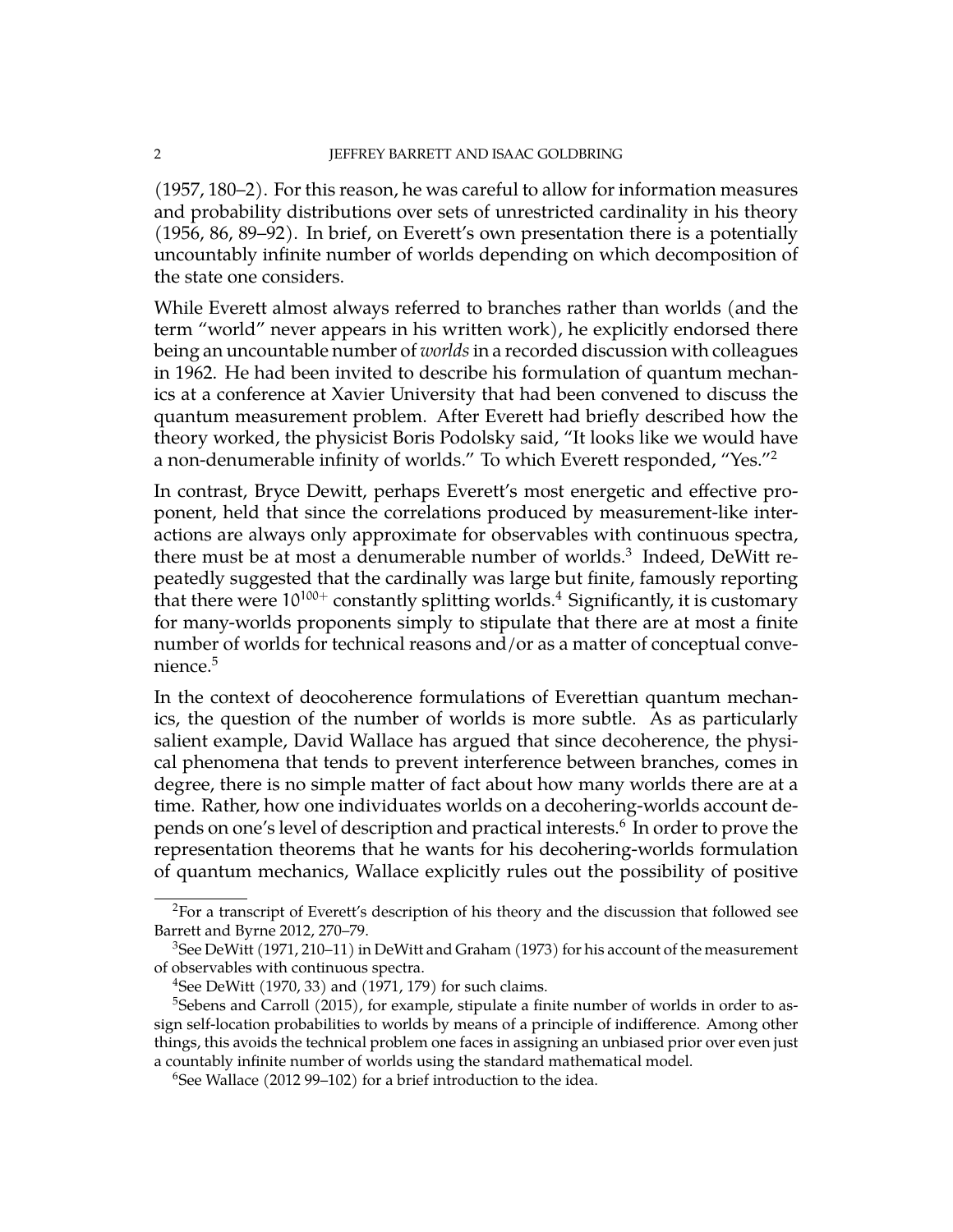infinitesimal probabilities of the sort one would invariably encounter if one allowed for an infinite number of worlds.[7](#page-2-0) But on the pragmatic view of emergent worlds that he has in mind, one arguably need never consider more than a finite number of worlds in any case.

Our aim here is not to provide a once-and-for-all account of worlds for Everettian quantum mechanics. Rather, it is to suggest a way of reconstructing Everett's original picture of how branches work and a way of thinking of nondenumerably many worlds and probability distributions over such worlds when it is convenient to do so. Specifically, a hyperfinite model allows one to consider idealized measurements of observables with continuous-valued spectra and it provides an intuitive set of tools for studying non-denumerable collections of worlds. It also allows one to provide elegant nonstandard reformulations of the two limiting properties that Everett took to be central to his formulation of quantum mechanics. And it provides an intuitive context that works very much like a finite-dimensional Hilbert space for representing no-collapse formulations of quantum mechanics more generally.

## 2. worlds and probabilities

It will be helpful to start with a simple example of how pure wave mechanics describes an ideal measurement interaction where there are finitely many (here, two) possible measurement outcomes. Suppose that an observer F measures the x-spin of a spin-1/2 system S that begins in the state

$$
\alpha|\uparrow_x\rangle_{S}+\beta|\downarrow_x\rangle_{S}.
$$

Let the state  $|''$  ready")<sub>F</sub> represent the state where F is ready to observe the x-spin of S and record the result in her notebook. The initial state of the composite system of F and S then is

(2) 
$$
|^{\prime\prime}\text{ready}^{\prime\prime}\rangle_{F}(\alpha|\uparrow_{x}\rangle_{S}+\beta|\downarrow_{x}\rangle_{S}).
$$

Since  $|''$ ready" $\rangle_F|\uparrow_x\rangle_S$  would evolve to  $|''\uparrow_x" \rangle_F|\uparrow_x\rangle_S$  and  $|''$ ready" $\rangle_F|\downarrow_x\rangle_S$  would evolve to  $|"\downarrow_x"$ <sub>F</sub> $|\downarrow_x\rangle$ <sub>S</sub> on ideal measurements, the initial state above would evolve to the final post-measurement state

(3) 
$$
\alpha |'' \uparrow_x " \rangle_F | \uparrow_x \rangle_S + \beta |'' \downarrow_x " \rangle_F | \downarrow_x \rangle_S
$$

by the linearity of the standard quantum dynamics.

Note that there is no collapse of the quantum mechanical state here. Hence one avoids the problem of having to say how and when such a random event might occur. But while dropping the collapse dynamics from the standard collapse theory allows one to provide a manifestly consistent account of an idealized

<span id="page-2-0"></span><sup>&</sup>lt;sup>7</sup>See Wallace (2012, 227) and his discussion of decision theory in Appendix B.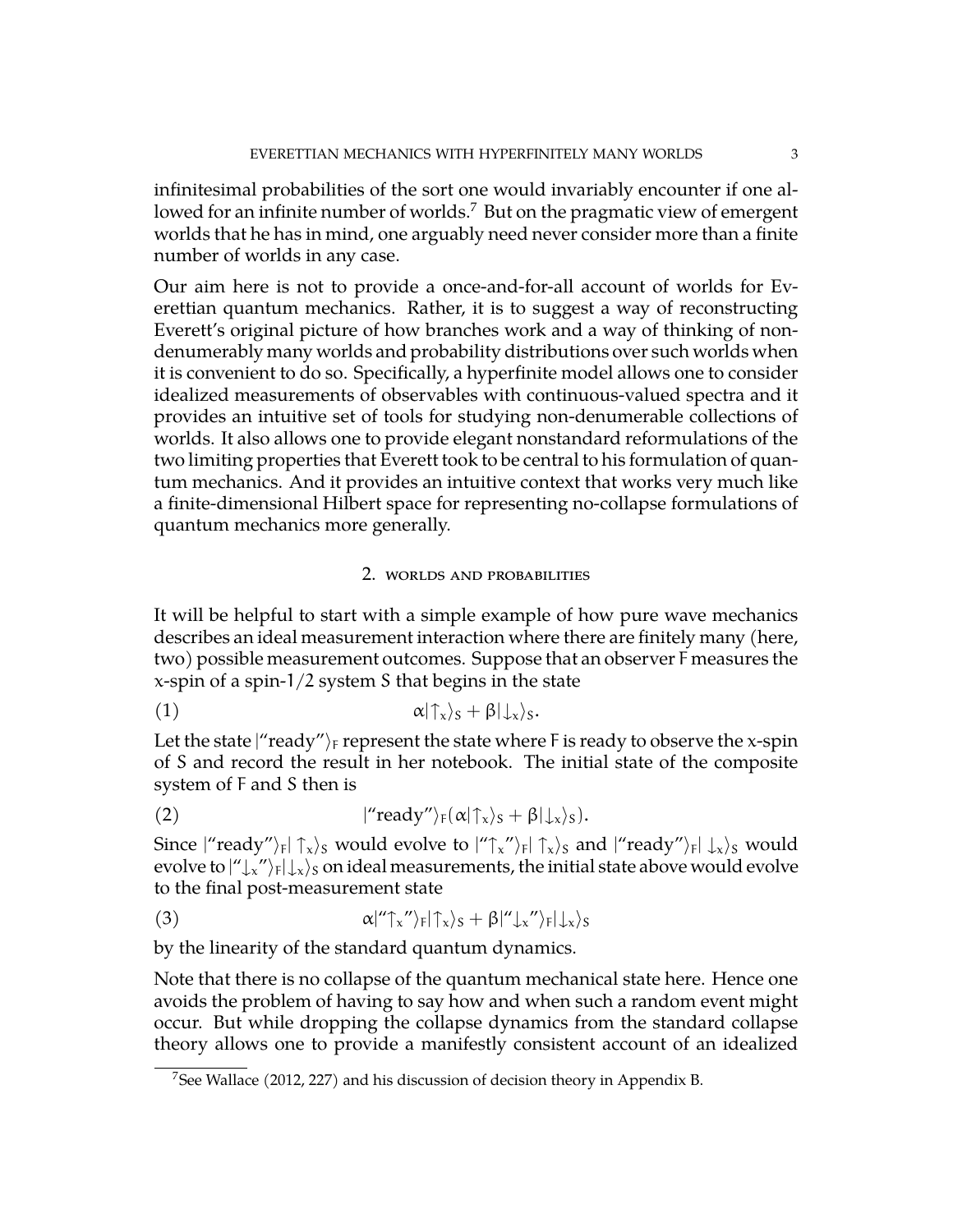measurement interaction, it also immediately leads to two new problems. One involves how one explains determinate records, the other how one understands probabilities.

Since the final post-measurement state is not one where F has any determinate measurement record at all on the standard eigenvalue-eigenstate rule for inter-preting quantum-mechanical states, we need a new way to interpret states.<sup>[8](#page-3-0)</sup> On the many-worlds interpretation of pure wave mechanics, easily the popular way of understanding Everett's theory, one understands each term of the final state above as corresponding to a physical world, one for each possible result. Inasmuch as the post-measurement state describes one observer with the result " $\uparrow x$ " and another observer with the result " $\downarrow$ <sub>x</sub>", this interpretation of the final state immediately solves the determinate-record problem.

While the standard collapse formulation of quantum mechanics encounters the quantum measurement problem and is hence ultimately unsatisfactory, it predicts precisely the right forward-looking probabilities for simple experiments like this one. Here it predicts that F should expect to get the result " $\uparrow x$ " with probability  $|\alpha|^2$  and the result " $\downarrow$ <sub>x</sub>" with probability  $|\beta|^2$ . That it predicts pre-<br>rejects the wight forward looking prehabilities for such awaring onto is what predicts cisely the right forward-looking probabilities for such experiments is what makes the standard collapse theory one of the most successful physical theories ever. These are the empirical predictions that one would like to recapture in any satisfactory formulation of quantum mechanics. To address the probability problem, then, one needs to provide some way of understanding the standard quantum probabilities in pure wave mechanics, a deterministic theory where every physically possible measurement outcome is in fact fully realized as a world characterized by a branch of the quantum mechanical state.

Self-location probabilities, probabilities that represent one's epistemic uncertainty of finding oneself with a particular measurement result, provide the most promising way to understand probabilities in a many-worlds theory.[9](#page-3-1) But how one understands such probabilities depends on how one understands worlds and how one understands self-location uncertainty in those worlds.

Suppose one pictures F's premeasurement world splitting into one copy for each possible measurement result when F makes her measurement. On the face of it, she should expect (with probability 1) to find one future copy of herself in a world where she gets the result " $\uparrow$ <sub>x</sub>", and she should expect (also with probability 1) to find another future copy of herself in a world where she gets the result " $\downarrow$ ". But these are entirely the wrong quantum probabilities.

<span id="page-3-0"></span><sup>&</sup>lt;sup>8</sup>See Barrett (2019, 42–6) for a description of the standard interpretation of states.

<span id="page-3-1"></span> $9$ See Vaidman (2012) and (2014) for introductions to this approach.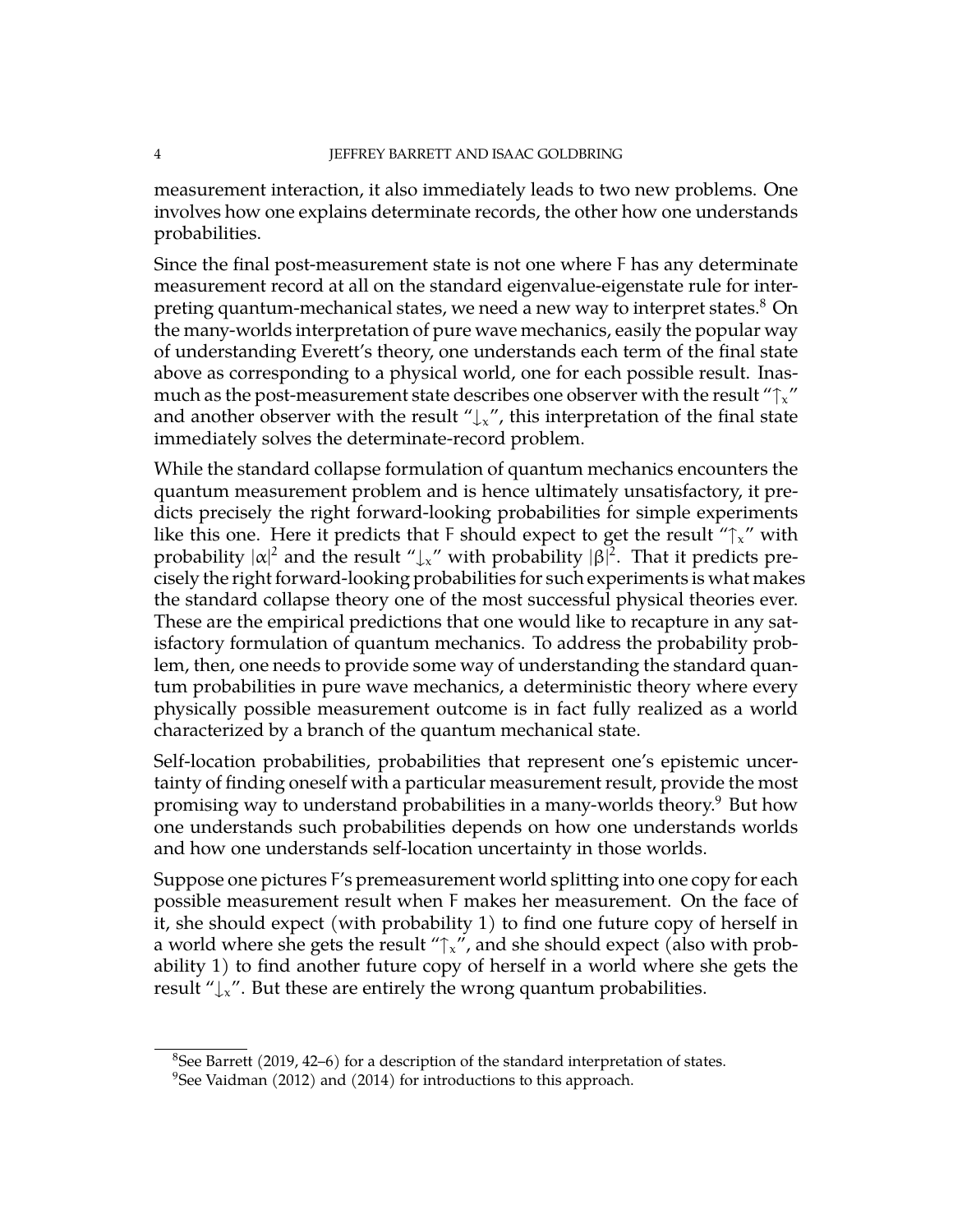The way one understands probabilities in a many-worlds theory depends on the basic metaphysical picture one adopts for the worlds. Inasmuch as each of the future copies of F have equal claim to being F on a splitting-worlds view, she cannot make straightforward sense of standard forward-looking quantum probabilities as subjective degrees of belief regarding which world she will inhabit after she makes her measurement. That said, after she performs her measurement and subsequently inhabits a world where there is now a single determinate record, she can make perfectly good sense of quantum probabilities as synchronic self-location probabilities.

Suppose F makes her measurement and suppose that her initial world has split into one with a copy of F and her measuring device that records the result " $\uparrow$ <sub>x</sub>" and another with a copy of F and her measuring device records the result " $\downarrow_x$ ". Consider one of the copies of F. Suppose that she has not yet looked at the result that the measuring device in her world has recorded. F can now ask herself the perfectly coherent synchronic question of what her degree of belief should be that the recorded result in the world she inhabits right now is " $\uparrow x$ " and what her degree of belief should be that the recorded result in her world is " $\downarrow$ ".

While there is much to say about how one gets the values of such quantum probabilities in a many-worlds theory, we will suppose here that one has a formulation of the theory that stipulates that one should assign a subjective degree of belief equal to the norm-squared of the amplitude associated with one's post-measurement world conditional on one knows of one's premeasurement world.<sup>[10](#page-4-0)</sup> In the present case, since we are supposing that  $F$  begins ready to perform the described measurement, one wants one's full theory to stipulate  $|\alpha|^2$  as the probability of getting " $\uparrow$ <sub>x</sub>" and  $\upbeta$ <sup>2</sup> the probability of getting " $\downarrow$ <sub>x</sub>". Here one is getting the standard quantum probabilities as synchronic self-location probabilities rather than forward-looking probabilities regarding her outcome. What F *can* say before performing her measurement is that each of her future selves will have post-measurement synchronic self-location probabilities given by the norm squared of the amplitude associated with each world.

One can get something that is arguably closer to standard forward-looking quantum probabilities by adopting a many-worlds theory where the worlds do not split. Suppose that there is one world for every possible history or thread through the branching structure generated by a series of subsequent measurements. On this picture, there are two copies of F both before and after the measurement interaction on the simple example above. One copy will get the result " $\uparrow$ " and the other will get the result " $\downarrow$ <sub>x</sub>". Here one can take quantum probabilities to be

<span id="page-4-0"></span> $10$ How quantum statistics worked for Everett had to do with the limiting relative-frequency and limiting properties we discuss later in the paper. See Barrett (2019, 143–74) for a description of how his understanding of quantum statistics might be reconstructed.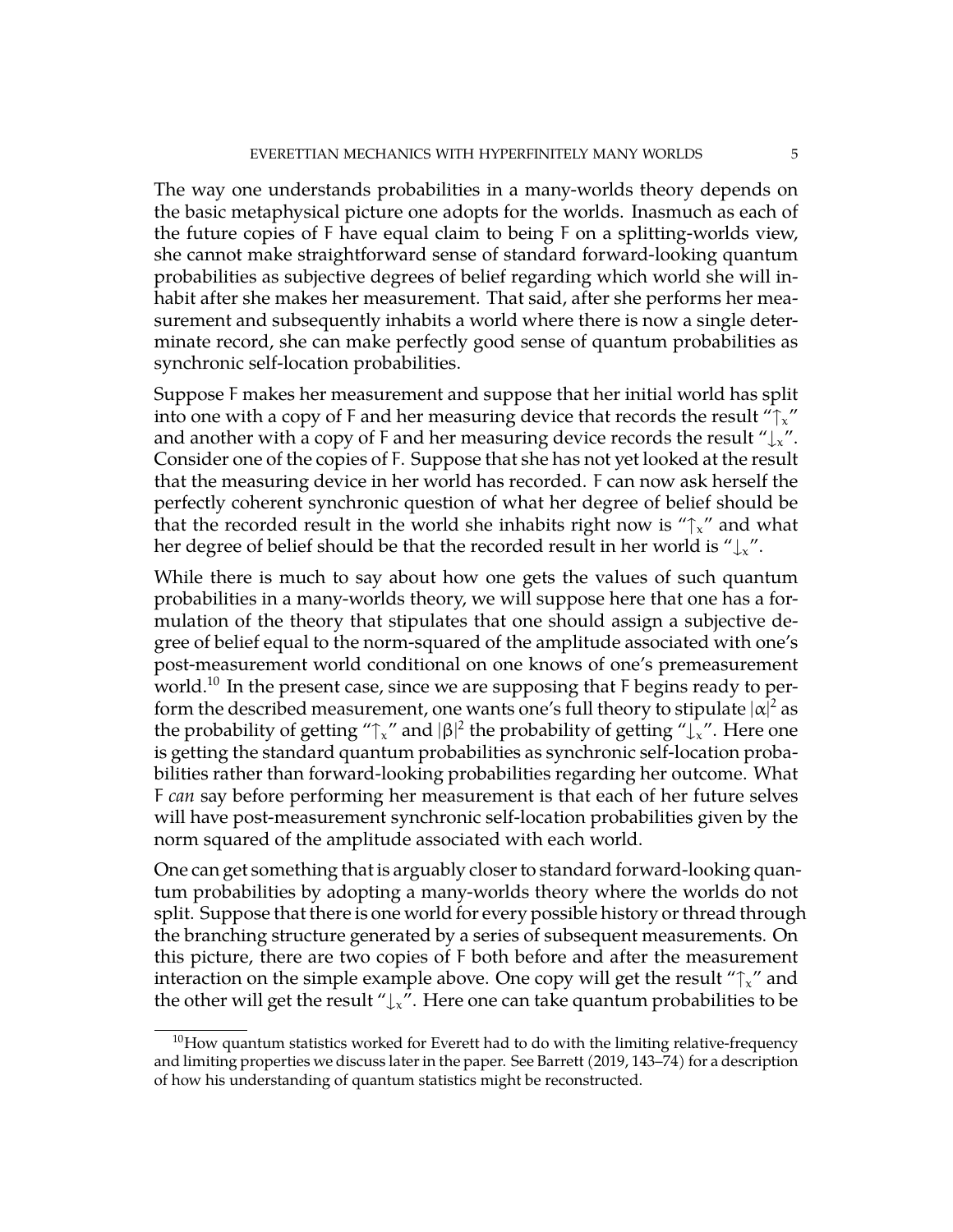### 6 JEFFREY BARRETT AND ISAAC GOLDBRING

degrees of belief concerning which history or thread one inhabits. Even before performing her measurement, F can coherently assign the standard forwardlooking quantum probabilities to the outcome as they are just the synchronic self-location probabilities for her current inhabiting each of the two worlds.<sup>[11](#page-5-0)</sup>

While there is more to say about how one might individuate worlds and understand probability in even the simple case with two possible measurement results, this will serve for our present purposes. The hyperfinite approach that we develop here can be applied to either splitting or non-splitting worlds. To keep things simple, we will focus on splitting worlds.

The question we turn to now is how one might understand worlds and probabilities in the context of an idealized measurement of a physical observable with a continuous spectrum. The model involves a hyperfinite number of worlds, each associated with a possibly infinitesimal probability.

## 3. A brief introduction to nonstandard methods

<span id="page-5-4"></span>The task at hand requires a few basic tools. The following prerequisites concern the nonstandard methods we will use to characterize hyperfinitely many worlds.[12](#page-5-1)

The basic tenet of nonstandard analysis is to extend every set X under consideration to a **nonstandard extension** <sup>∗</sup>X which satisfies the following two properties: (1) \*X has the same (first-order) logical properties as  $X^{13}$  $X^{13}$  $X^{13}$ , and (2) \*X contains new "ideal" elements not present in the original set X. $^{14}$  $^{14}$  $^{14}$  For example, the field of **hyperreals** <sup>∗</sup>R is a field extending the field R that shares the same logical properties as the reals  $\mathbb R$  (such as, for example, being an ordered field) while containing new **infinitesimal** and **infinite elements**. Every finite (that is, noninfinitesimal) element  $r$  of  $* \mathbb{R}$  is infinitely close to a unique standard real number, called the **standard part** of r, denoted st(r). In the sequel, we let fin(\*ℝ) denote the set of finite elements of  ${}^*\mathbb{R}.$  In general, for  $r,s\in {}^*\!\bar{\mathbb{R}}.$  we write  $r\approx s$  if r and s are infinitely close to each other.

Since functions are certain kinds of sets, they also have nonstandard extensions. Specifically, a function  $f: X \to Y$ , identified with its graph, will be extended to a subset of  $X \times Y$ . It is easy to check that this nonstandard extension is itself

<span id="page-5-1"></span><span id="page-5-0"></span><sup>11</sup>See the discussion of many-threads theories in Barrett (2019, 184–87).

<sup>&</sup>lt;sup>12</sup>See Goldblatt (1998) for a standard introductory text and Goldbring and Walsh (2019) for a description of potential applications. For a text on nonstandard methods written for physicists see Albeverio et. al. (1986).

<span id="page-5-3"></span><span id="page-5-2"></span><sup>13</sup>This fact is often called the **transfer principle**.

<sup>14</sup>The "number" of these new ideal elements is controlled by the *saturation level* of the nonstandard extension.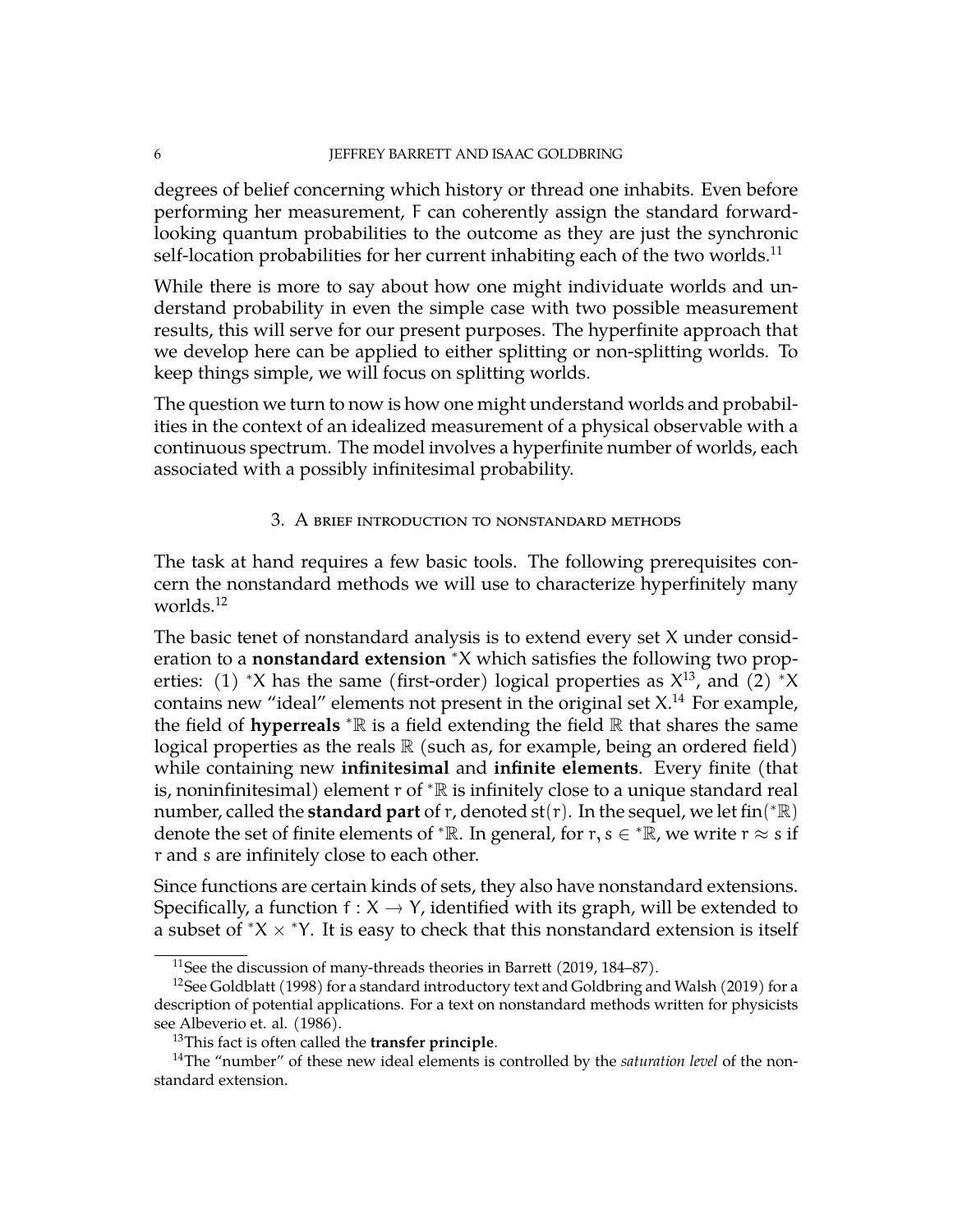the graph of a function, which we abusively denote  $f : X \to Y$  (as it is readily worified that it ovtands the original function  $f$ ) verified that it extends the original function f).

An important distinction between subsets of a nonstandard extension <sup>∗</sup>X is the **internal** vs. **external** distinction. Given any set X, we are entitled to consider the nonstandard extension  $\mathcal{P}(X)$  of the powerset  $\mathcal{P}(X)$  of X. Under a natural identification, we may view elements of  ${}^*\mathcal{P}(X)$  as actual subsets of  ${}^*\mathcal{X}$ ; the sets thus obtained are referred to as the internal subsets of <sup>∗</sup>X. By the transfer principle, internal subsets of <sup>∗</sup>X have the same logical properties as ordinary subsets of X. For example, internal subsets of <sup>∗</sup>R that are bounded above have a supremum. This fact need not hold for external (that is, non-internal) subsets of  ${}^*$ R, such as the set of infinitesimal elements. Subsets of <sup>∗</sup>X of the form <sup>∗</sup>Y, where Y is a subset of X, are internal subsets of  $*X$ , but not every internal subset of  $*X$  is of this form. The **internal definition principle** states that a set defined using internal parameters in a first-order way is once again internal. Consequently, finite sets are always internal.

Using the internal definition principle, given  $N \in \mathbb{N}$ , the set of elements of \*N between 1 and N is an internal subset of \*N, suggestively denoted  $\{1,\ldots,N\}$ (although it is not in fact finite if N is infinite). If a (necessarily internal) set  $E$ is in internal bijection with the internal set  $\{1,\ldots,N\}$  for some  $\dot{\mathsf{N}}\in {}^*\mathbb{N}$ , then E is called **hyperfinite**. Such an N is automatically unique and is called the **internal cardinality** of E, suggestively denoted |E|. Finite sets are hyperfinite and their internal cardinality agrees with the usual notion of cardinality. Hyperfinite sets share many of the intuitive properties of finite sets. That said, if E is hyperfinite but infinite, then its *actual* cardinality is at least the continuum and can be even larger depending on the saturation properties of the nonstandard model. Such will be the set of hyperfinitely many worlds corresponding to an observable with a continuous spectrum. By the transfer princple, an internal subset of a hyperfinite set is itself hyperfinite. By considering the nonstandard extension of the summation function, one can make sense of hyperfinite sums  $\sum_{x \in E} f(x)$ , where E is a hyperfinite set and f is some internal function defined on E.

The Loeb measure construction will be used extensively throughout this paper. Suppose that E is an internal set and  $\mu$  is an internal finitely additive probability measure defined on some internal algebra of internal subsets of E. Note that  $\mu$ takes values in <sup>∗</sup> [0, 1]. It can be shown that the associated (genuine) finitely additive measure  $F \mapsto st(\mu(F))$  (defined on the same algebra as  $\mu$ ) can be extended to a genuine (that is,  $\sigma$ -additive) probability measure  $\mu$ <sub>L</sub> on the  $\sigma$ -algebra generated by the original internal algebra. This measure is called the **Loeb measure** associated to  $\mu$ . An example of such an internal finitely additive probability measure  $\mu$  is the hyperfinite counting measure associated to a hyperfinite set: if E is hyperfinite and F is an internal subset of E, then  $\mu(F) := \frac{|F|}{|E|}$ .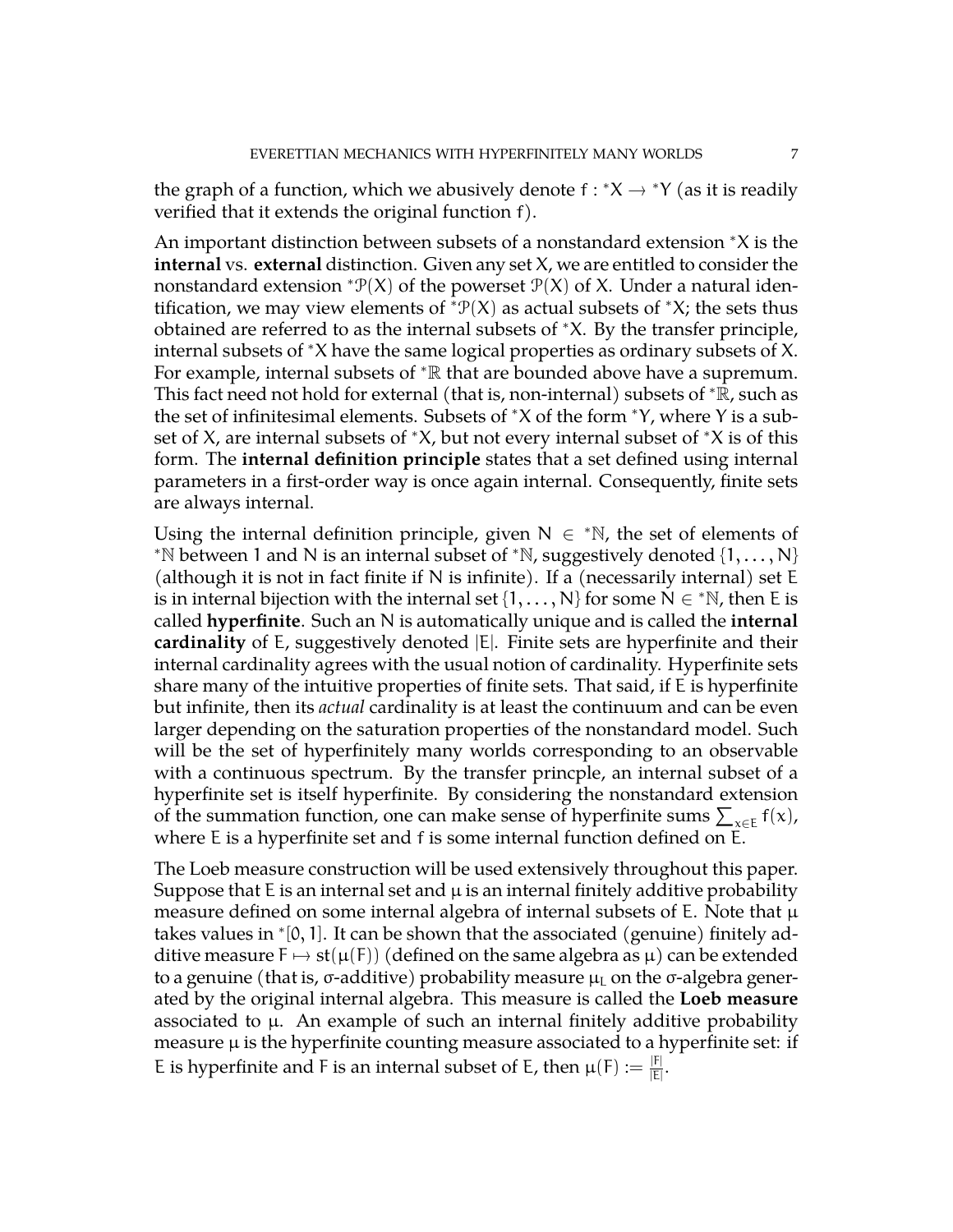Internal Hilbert spaces play a central role in the present hyperfinite model. An internal Hilbert space consists of an internal set **H** equipped with an internal addition + :  $\mathbf{H} \times \mathbf{H} \to \mathbf{H}$ , an internal scalar multiplication  $\cdot : {^*\mathbb{C}} \times \mathbf{H} \to \mathbf{H}$ , and an internal inner product  $\langle \cdot | \cdot \rangle : H \times H \to \text{K}$  satisfying the usual Hilbert space axioms.<sup>[15](#page-7-0)</sup> For  $|\phi\rangle, |\psi\rangle \in H$ , we write  $|\phi\rangle \approx |\psi\rangle$  if  $\|\phi\rangle - |\psi\rangle\| \approx 0$ . By the transfer principle, every internal Hilbert space **H** possesses an internal orthonormal basis. If this internal orthonormal basis is actually hyperfinite, then we say that the internal Hilbert space **H** is **hyperfinite-dimensional**. In this case, if  $(|\psi_i\rangle)_{i\in I}$ is a (hyperfinite) orthonormal basis for **H**, then every element  $|\phi\rangle \in$  **H** can be uniquely expressed as a hyperfinite sum  $|\phi\rangle = \sum_{i\in I}\alpha_i|\psi_i\rangle$ , where each  $\alpha_i\in {}^*\mathbb C.$ 

#### 4. continuous-valued observables and the hyperfinite model

4.1. **Hyperfinite-dimensional state spaces.** Everettian quantum mechanics for finite-dimensional state spaces as in the spin example above extends naturally to the hyperfinite-dimensional setting. Fix a hyperfinite-dimensional Hilbert space **H** and fix an observable B on **H**, which is an internally self-adjoint operator on **H**. The observable B is what determines what worlds there are at a time. Depending on one's formulation of the theory, it might be a determinate-pointer observable or determinate-record observable, or it might be selected by decoherence interactions or other dynamical considerations. Once specified, there is an internal orthonormal basis  $(|\psi_i\rangle)_{i\in I}$  of eigenvectors of B with corresponding eigenvalues  $(\lambda_i)_{i \in I}$ , where each  $\lambda_i \in {^*}\mathbb{R}$ . These eigenvalues correspond to the determine measurement outcomes when measuring the observable B. The set W of worlds thus coincides with the set  $\{|\psi_i\rangle : i \in I\}$  of eigenstates of B. An arbitrary state is simply a unit vector  $|\phi\rangle \in H$  and can be decomposed as a hyperfinite sum  $|\phi\rangle = \sum_{i\in I} \alpha_i |\psi_i\rangle$  with each  $\alpha_i \in {}^*\mathbb{C}$ . In this state, the probability of finding oneself in the world corresponding to  $|\psi_i\rangle$  is the hyperreal number  $|\alpha_i|^2 \in \mathbb{R}$ , which may be infinitesimal.<sup>[16](#page-7-1)</sup>

The linear dynamics for the hyperfinite setting is analogous to the finite setting. Specifically, if one fixes an internally self-adjoint operator T on **H**, the Hamiltonian for the system, then one can consider the unitary time evolution  $V_t$  of the system, which is an internal one-parameter family of internal unitary operators on **H** given by  $V_t |\phi\rangle = e^{-itT} |\phi\rangle$ .<sup>[17](#page-7-2)</sup> Note that these operators are defined for all  $t \in {}^* \mathbb{R}$ .

<span id="page-7-1"></span><span id="page-7-0"></span> $15$ Except that completeness gets replaced by internal completeness.

 $16$ Such probabilities merely satisfy "hypercountable" additivity instead of the usual countable additivity.

<span id="page-7-2"></span> $17$ There are a number of equivalent ways of interpreting the exponentiated operator here. For example, one can view matrix exponentiation as a function  $\bigcup_{n\in\mathbb{N}}M_n(\mathbb{C})\to\bigcup_{n\in\mathbb{N}}M_n(\mathbb{C})$  and then the above exponentiated operator is given by the nonstandard extension of this function.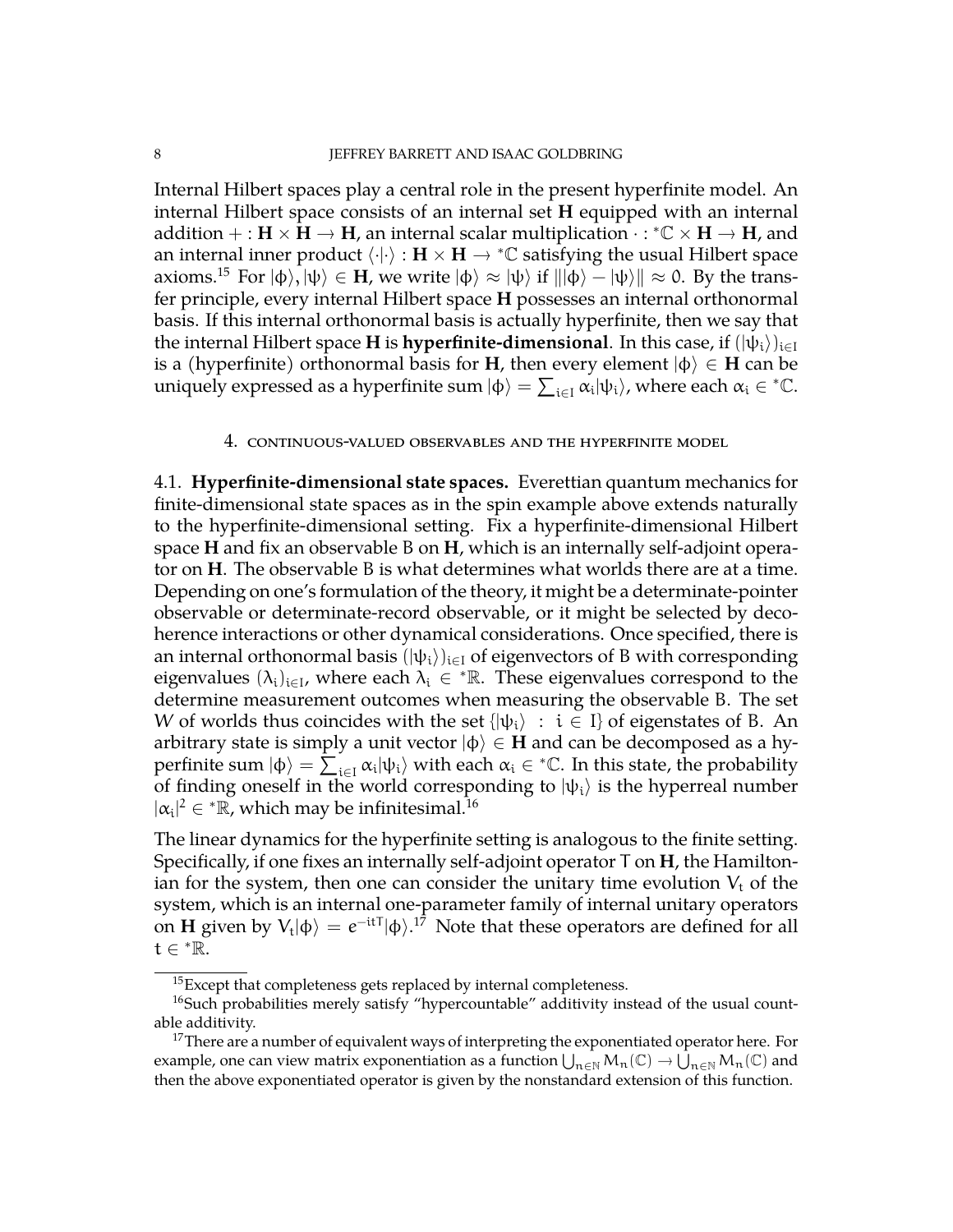4.2. **Hyperfinite-dimensional models for standard state spaces.** We now consider how one might model the standard situation of an observable with continuous spectrum using a hyperfinite-dimensional state space as described in the previous subsection.<sup>[18](#page-8-0)</sup> Before doing so, we need some preliminaries.

**Definition 1.** Fix a Hilbert space  $H$  with dense subspace M. We say that a hyperfinite-dimensional subspace **H** of  ${}^*{\mathcal{H}}$  is **adapted to** M if  $M \subseteq H \subseteq {}^*M$ .

The following is a routine application of saturation:

**Lemma 2.** *For any dense subspace* M *of a Hilbert space* H*, there is a hyperfinitedimensional subspace of* <sup>∗</sup>H *adapted to* M*.* [19](#page-8-1)

Suppose now that **H** is adapted to M. Set  $E_H : {^*}\mathcal{H} \to H$  to be the internal or-<br>these and prejection map  $\Lambda$  require "example w" argument violds the followings thogonal projection map. A routine "overflow" argument yields the following:

**Lemma 3.** *For all*  $|\phi\rangle \in \mathcal{H}$ ,  $E_H|\phi\rangle \approx |\phi\rangle^{20}$  $E_H|\phi\rangle \approx |\phi\rangle^{20}$  $E_H|\phi\rangle \approx |\phi\rangle^{20}$ 

Suppose further that  $T$  is an unbounded operator on  $H$  whose domain  $D(T)$ contains M. Note that T extends to a map  $\overline{T}$  :  $*D(T) \rightarrow *H$ . Since  $H \subseteq *M \subseteq$ <br>\*D(T) are seen sensitive the graphicitien of T to H gamely T  $\uparrow H \downarrow H \downarrow W$ \*D(T), we can consider the restriction of T to **H**, namely  $T \upharpoonright H : H \rightarrow {}^* \mathcal{H}$ . In order to obtain an operator on **H**, we must compose this latter map with the projection  $E_H$ . Summarizing, we define the **natural extension**  $T_H$  to be the internal operator on **H** given by  $T_H|\varphi\rangle := (E_H \circ T)|\varphi\rangle$ . By the previous lemma, we have that  $T_H|\phi\rangle \approx T|\phi\rangle$  for all  $|\phi\rangle \in \mathcal{M}$ . The next lemma is easy to prove:

**Lemma 4.** If T as above is symmetric, then so is  $T_H$  (whence it is internally self*adjoint).*

Crucial for us is the following (see Proposition 2 in Raab (2004)):

<span id="page-8-3"></span>**Proposition 5.** For each  $\lambda \in \sigma(T)$ , there is  $\lambda' \in \sigma(T_H)$  (that is, an internal eigenvalue *of*  $\mathsf{T}_{\mathbf{H}}$ *)* such that  $\lambda \approx \lambda'$ .

We now apply these preliminaries to the task at hand. Fix a Hilbert space  $H$ (not necessarily separable), which is to represent the state space of our physical

<span id="page-8-2"></span><sup>20</sup>The basic idea here is that the internal set of all  $n \in {}^* \mathbb{N}$  for which there exists  $|\psi\rangle \in H$  such that  $\|\ket{\varphi} - \ket{\psi}\| < \frac{1}{n}$  contains the external set N (as **H** contains the dense subspace M of H). Consequently, there must exist an infinite N in this set, whence the lemma follows.

<span id="page-8-0"></span><sup>&</sup>lt;sup>18</sup>See Raab (2004) for a preliminary description of this example in the context of the standard collapse theory.

<span id="page-8-1"></span> $19$ The uninitated reader may view this result as a more elaborate version of the statement that there exist positive infinitesimal real numbers. The latter statement follows from an appropriate saturation assumption together with the fact that given any finite collection of positive real numbers, there is a positive real number smaller than all of them. Here, given any finite subset of M, there is a finite-dimensional subspace of M containing all of them.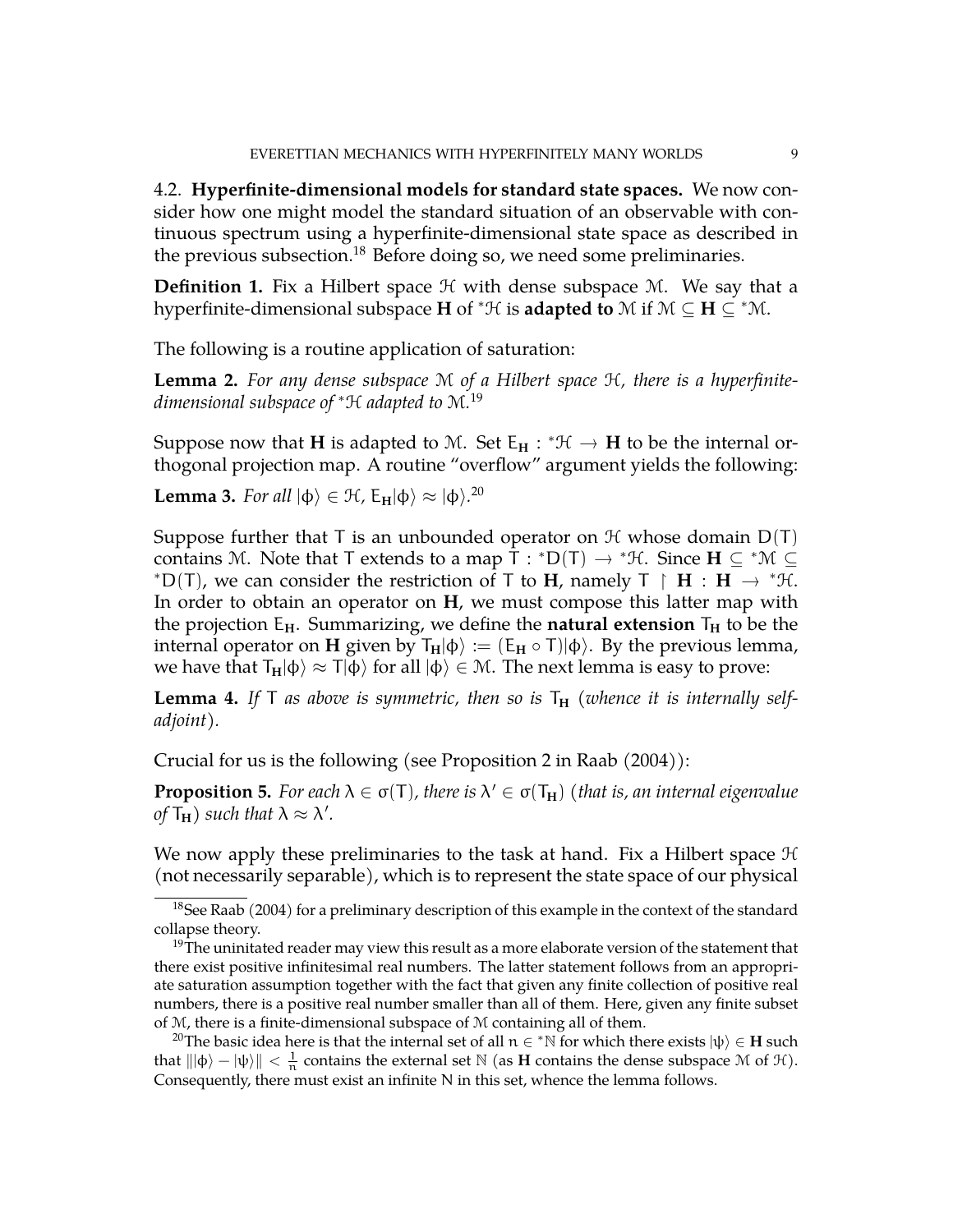system. Moreover, we fix an observable A, which is an unbounded self-adjoint operator on  $H$  with domain  $D(A)$ , and the Hamiltonian H of our system, which is also an unbounded self-adjoint operator on  $\mathcal H$  with domain  $D(H)$ . Suppose further that M is a dense subspace of H that is contained in  $D(A) \cap D(H).^{21}$  $D(A) \cap D(H).^{21}$  $D(A) \cap D(H).^{21}$ Fix a hyperfinite-dimensional subspace **H** of <sup>∗</sup>H adapted to M and consider the natural extensions  $A_H$  and  $H_H$  of A and H respectively.

One can connect the Everettian interpretation of the hyperfinite-dimensional system  $(H, A_H, H_H)$  to an Everettian interpretation of the standard system  $(\mathcal{H}, A, H)$ in a natural way. Proposition [5](#page-8-3) already suggests that how this might work. Indeed, for each  $\lambda \in \sigma(A)$ , a potential measurement result for the observable A, there is an eigenvalue (that is, a determinate measurement) for the internal observable  $A_H$  that is infinitely close to  $\lambda$ , which we may interpret as an approximation to measuring  $\lambda$  with infinite precision. But there are further conditions we would like to hold, namely:

- (1) For standard states, the standard and internal unitary time evolutions should be infinitely close to one another.
- (2) The probabilistic interpretations afforded by the hyperfinite model should agree (up to an infinitesimal difference) with the usual quantum mechanical probabilities associated to the standard system.

Before formulating a precise definition from these two conditions, we will say a bit more about each.

Regarding (1), for each  $t \in \mathbb{R}$ , set  $U_t$  to be the unitary operator on  $\mathcal H$  given by  $U_t := e^{-itH}$ . [22](#page-9-1) Also, for  $t \in {}^{\ast} \mathbb{R}$ , we can consider the internal unitary operator  $V_t$  on **H** given by  $V_t := e^{-itH_H}$ .<sup>[23](#page-9-2)</sup> A precise formulation of condition (1) above would be that  $\hat{U}_t|\varphi\rangle \approx V_t|\varphi\rangle$  for all  $|\varphi\rangle \in D(H)$  and all  $t \in \mathbb{R}$ , that is, for a state in the domain of the Hamiltonian H (for which  $U_t$  does really solve the time-dependent Schrödinger equation with initial state  $|\phi\rangle$ ), the standard and internal unitary evolutions of the state remain infinitely close for all (standard) time.

In connection with the previous paragraph, we say that an element  $|\phi\rangle \in {}^*\mathcal{H}$  is **nearstandard**, and write  $|\phi\rangle \in \text{ns}(*\mathcal{H})$ , if there is  $|\psi\rangle \in \mathcal{H}$  such that  $|\phi\rangle \approx |\psi\rangle$ . In this case, we set st  $|\phi\rangle$  to denote this (necessarily unique) element of H.

We now consider item (2). For each  $|\phi\rangle \in \mathcal{H}$  and each Borel subset  $E \subseteq \mathbb{R}$ , set  $\mu^{A,|\varphi\rangle}(E)$  to be the probability that a measurement of the observable A in the

<span id="page-9-0"></span><sup>&</sup>lt;sup>21</sup>This already presupposes that  $D(A) \cap D(H)$  is a dense subspace of  $H$ ; we will add a further restriction in a moment.

<span id="page-9-2"></span><span id="page-9-1"></span> $22$ Of course now the exponentiated operator is defined using the spectral theorem.

<sup>&</sup>lt;sup>23</sup>One might be tempted to simply consider the natural extension  $(U_t)_H$  of  $U_t$ , but in general this need not be unitary.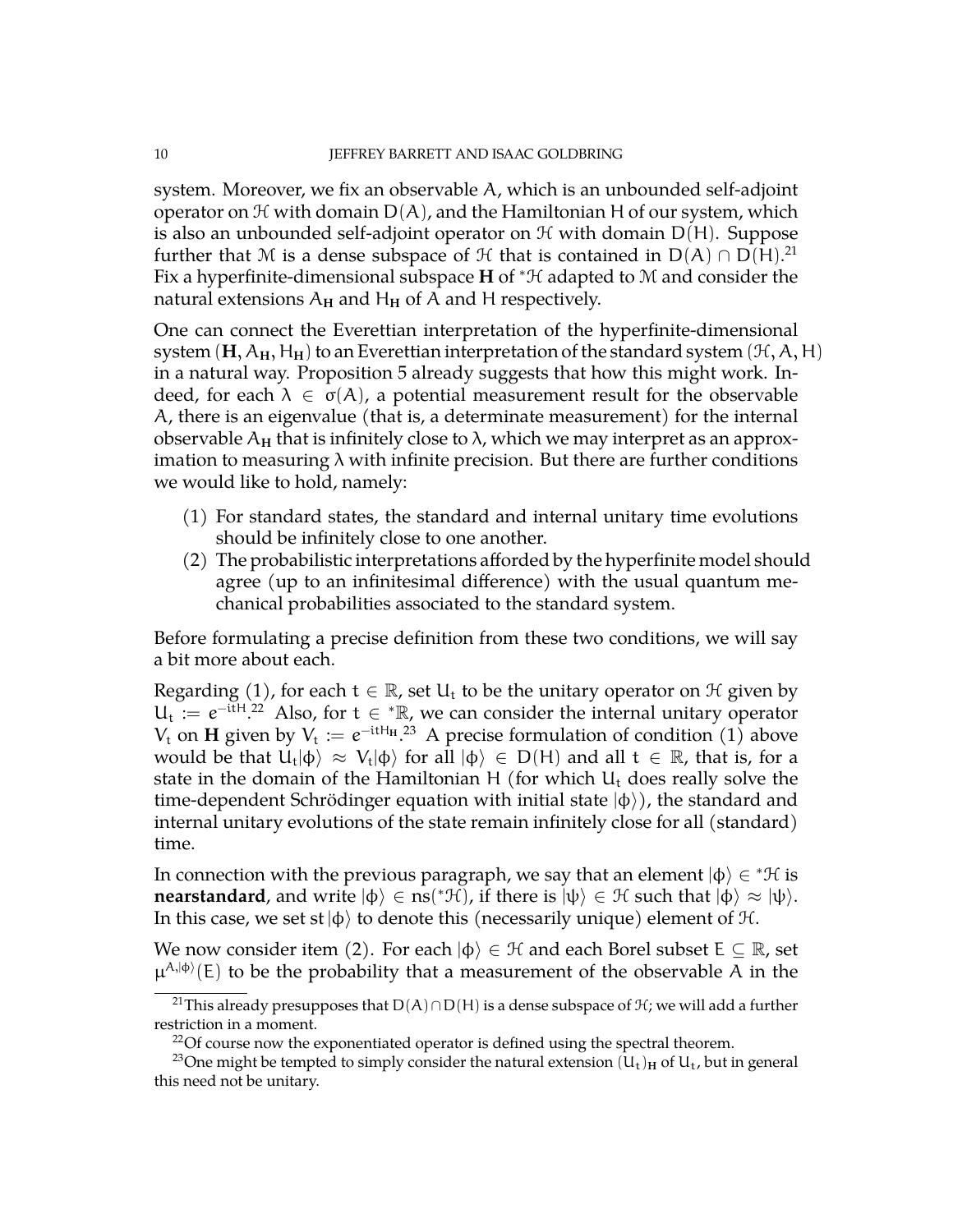state  $|\phi\rangle$  yields a result in the set E. Formally,  $\mu^{A,|\varphi\rangle}(E)=\langle\varphi|P_E|\varphi\rangle$ , where  $P_E$  is the projection-valued measure associated with the observable A applied to the Borel set E. On the other hand, for  $|\phi\rangle \in H$  and internal  $F \subseteq {}^{\ast} \mathbb{R}$ , set  $\mu^{A_H,|\phi\rangle}(F)$ to be the internal probability that a measurement of the observable  $A_H$  in the state  $|\phi\rangle$  yields a result in the internal set F. By transfer, this is calculated by the hyperfinite sum  $\mu^{A_H,|\varphi\rangle}(F) = \sum \{|\alpha_i|^2 \; : \; \lambda_i \in F\}$ , where  $|\varphi\rangle = \sum_i \alpha_i |\psi_i\rangle$  is the expansion of  $|\phi\rangle$  in terms of the eigenbasis  $\{|\psi_i\rangle : i \in I\}$  fixed for  $A_H$ . Note that  $\mu^{\rm A_{\rm H},|\varphi\rangle}$  is indeed an internal finitely additive probability measure defined on the internal subsets of <sup>∗</sup>R.

Given our discussion of item  $(1)$  above and the fact that a measurement of  $A_H$ that belongs to st<sup>−</sup><sup>1</sup> (E) should be viewed as approximating (with infinite precision) a measurement of A landing in E, a first guess as to what (2) might require is that, for each  $|\phi\rangle \in \text{ns}(*\mathcal{H})$  and Borel subset  $\text{E}\subseteq \mathbb{R}$ , we have  $\mu^{\overline{A},\text{st}|\phi\rangle}(\overline{\text{E}})\approx$  $\mu^{A_H,|\varphi\rangle}(st^{-1}(E)).$  The issue with this is that st<sup>-1</sup>(E) is not generally an internal subset of \* $\mathbb R$ . However, writing  $E_n$  for the set of elements of \* $\mathbb R$  within distance 1  $\frac{1}{n}$  of \*E and noting that each E<sub>n</sub> is internal, we see that st<sup>-1</sup>(E) =  $\bigcap_{n\in\mathbb{N}^{>0}}$  E<sub>n</sub> is Loeb measurable. Thus, a correct formalization of (2) above would ask that  $\mu^{A,\text{st}|\varphi\rangle}(\mathsf{E}) = \mu_{\mathsf{I}}^{A_{\mathsf{H}},|\varphi\rangle}$  $\mathbb{A}_{\mathrm{H}}^{A_{\mathrm{H}},|\varphi\rangle}(\mathrm{st}^{-1}(\mathsf{E}))$  for all  $|\varphi\rangle\in\mathrm{ns}(\mathbf{H})$  and all Borel subsets  $\mathsf{E}\subseteq\mathbb{R}.$ 

We summarize this discussion with a definition:

**Definition 6.** The hyperfinite-dimensional system  $(H, A_H, H_H)$  is a **faithful model** of the standard system  $(H, A, H)$  if the following two conditions hold:

- (1) For each  $|\phi\rangle \in D(H)$  and each  $t \in \mathbb{R}$ , we have  $U_t |\phi\rangle \approx V_t |\phi\rangle$ .
- (2) For each  $|\phi\rangle \in \text{ns}(*\mathcal{H})$  and each Borel subset  $E \subseteq \mathbb{R}$ , we have

$$
\mu^{A,st\,|\varphi\rangle}(E)=\mu_L^{A_H,|\varphi\rangle}(st^{-1}(E)).
$$

Note that in a faithful model, by setting  $E := \sigma(A)$ , we have that, for any state  $|\varphi\rangle \in$  ns(\*H), with  $\mu_L^{A_\mathrm{H},|\varphi\rangle}$  $L^{\rm (H_1, \vert \Phi)}$ -probability 1, a measurement result of  ${\rm A_H}$  in the state  $|\phi\rangle$  will yield a definite measurement that is infinitely close to an element of  $\sigma(A)$ .

In order to obtain a faithful model, a further technical assumption on M must be made. This technical assumption does indeed hold in many cases of interest, as we will discuss below.

We set

$$
fin(\mathbf{H}):=\{|\varphi\rangle\in\mathbf{H}\;:\;\||\varphi\rangle\|\in fin({}^*\mathbb{R})\}.
$$

For  $|\phi\rangle \in \text{fin}(\mathbf{H})$ , we note that  $|\phi\rangle \mapsto$  st  $\|\phi\rangle\|$  is a semi-norm on fin(**H**). We also set mon(**H**) := { $|\phi\rangle \in \text{fin}(\mathbf{H})$  :  $||\phi\rangle|| \approx 0$ } and  $\text{°H}$  := fin(**H**)/ mon(**H**), which is then a normed space under the norm induced by the above seminorm on fin( $H$ ). If  $|\varphi\rangle\in \operatorname{fin}(H)$ , we denote its class in  ${}^{\circ}\mathrm{H}$  by  ${}^{\circ}|\varphi\rangle.$  For  $|\varphi\rangle, |\psi\rangle\in \operatorname{fin}(H)$ ,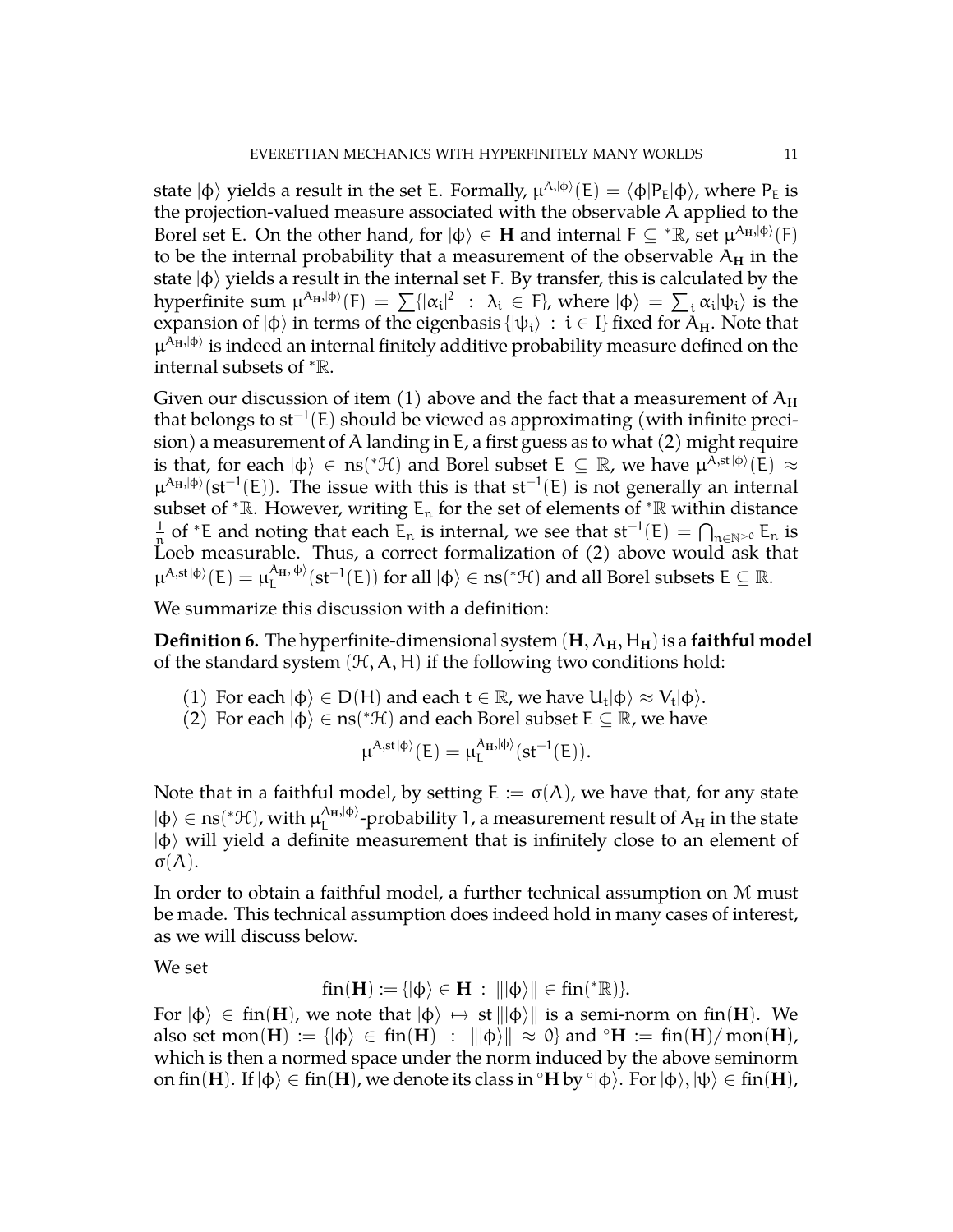note that  $\langle \varphi | \psi \rangle \in \operatorname{fin}({}^*\mathbb{C})$  and thus the internal inner product on **H** descends to an inner product on  $^\circ {\bf H}$  defined by  $\langle ^\circ \varphi |^\circ \psi \rangle := {\rm st}\langle \varphi | \psi \rangle.$  It follows from saturation that ◦**H** is actually a Hilbert space, called the **nonstandard hull** of **H**. Moreover, since M is dense in H and  $E_H|\varphi\rangle \approx |\varphi\rangle$  for all  $|\varphi\rangle \in \mathcal{H}$ , it follows that the map  $|\phi\rangle \mapsto \hat{\phi}|\phi\rangle$ :  $\mathcal{H} \to \hat{\phi}$ **H** is an embedding of Hilbert spaces; in what follows, one identifies H as a subspace of ◦**H** via this embedding.

Suppose now that B is an internally self-adjoint operator on **H**. In Raab (2004), the **nonstandard hull** of B is defined to be a certain self-adjoint operator ◦B on ◦**H** whose precise definition is given in terms of spectral theory. In the easy case that B is finitely bounded, that is, when the internal operator norm  $\|B\|$  of B is a finite element of  $* \mathbb{R}$  (which rarely happens in quantum mechanics), we have that  $B(fin(H)) \subseteq fin(H)$ , whence one can define  $\supseteq B \circ |\varphi\rangle := \supseteq (B|\varphi\rangle)$ . (This definition does not even require B to be self-adjoint.)

Given a self-adjoint operator A on  $H$  and an internally self-adjoint operator B on **H**, we say that B is a **hull extension** of A if  $D(A) \subseteq D({^\circ B})$  and  $A|\varphi\rangle = {^\circ B}|\varphi\rangle$  for all  $|\phi\rangle \in D(A).^{24}$  $|\phi\rangle \in D(A).^{24}$  $|\phi\rangle \in D(A).^{24}$  The reason for being interested in hull extensions is given by the following result, which follows from results in Raab (2004) and with further details presented in Goldbring (2021):

**Theorem 7.** *Suppose that*  $A_H$  *and*  $H_H$  *are hull extensions of* A *and* H *respectively. Then the hyperfinite-dimensional system*  $(H, A_H, H_H)$  *is a faithful model of the standard system* (H, A, H)*.*

Raab (2004) also provides a condition for when the natural extension is a hull extension. Recall that a **core** of an unbounded self-adjoint operator A is a dense subspace M of its domain on which  $A \upharpoonright M$  is essentially self-adjoint.

**Theorem 8.** *Suppose that* A *is a self-adjoint operator on* H *and that* M *is a core of* A*. Then for any hyperfinite-dimensional subspace* **H** *of* <sup>∗</sup>H *that is adapted to* M*, the natural extension*  $A_H$  *is a hull extension of*  $A$ *.* 

Summarizing the relationship between the standard and nonstandard models, we have:

**Theorem 9.** *Suppose that*  $(H, A, H)$  *is a standard system for which the observable* A *and the Hamiltonian* H *share a common core* M*. Then for any hyperfinite-dimensional subspace* **H** *of*  $*$ H *adapted to* M, the hyperfinite-dimensional system  $(H, A_H, H_H)$  is a *faithful model of*  $(H, A, H)$ *.* 

There are many instances in which the common core assumption is satisfied. For example, whenever the Hamiltonian H is a "small perturbation" of the observable A, then the common core assumption holds. Relevant theorems along

<span id="page-11-0"></span><sup>&</sup>lt;sup>24</sup>Raab calls such a B a nonstandard extension of A, but we find this nomenclature confusing.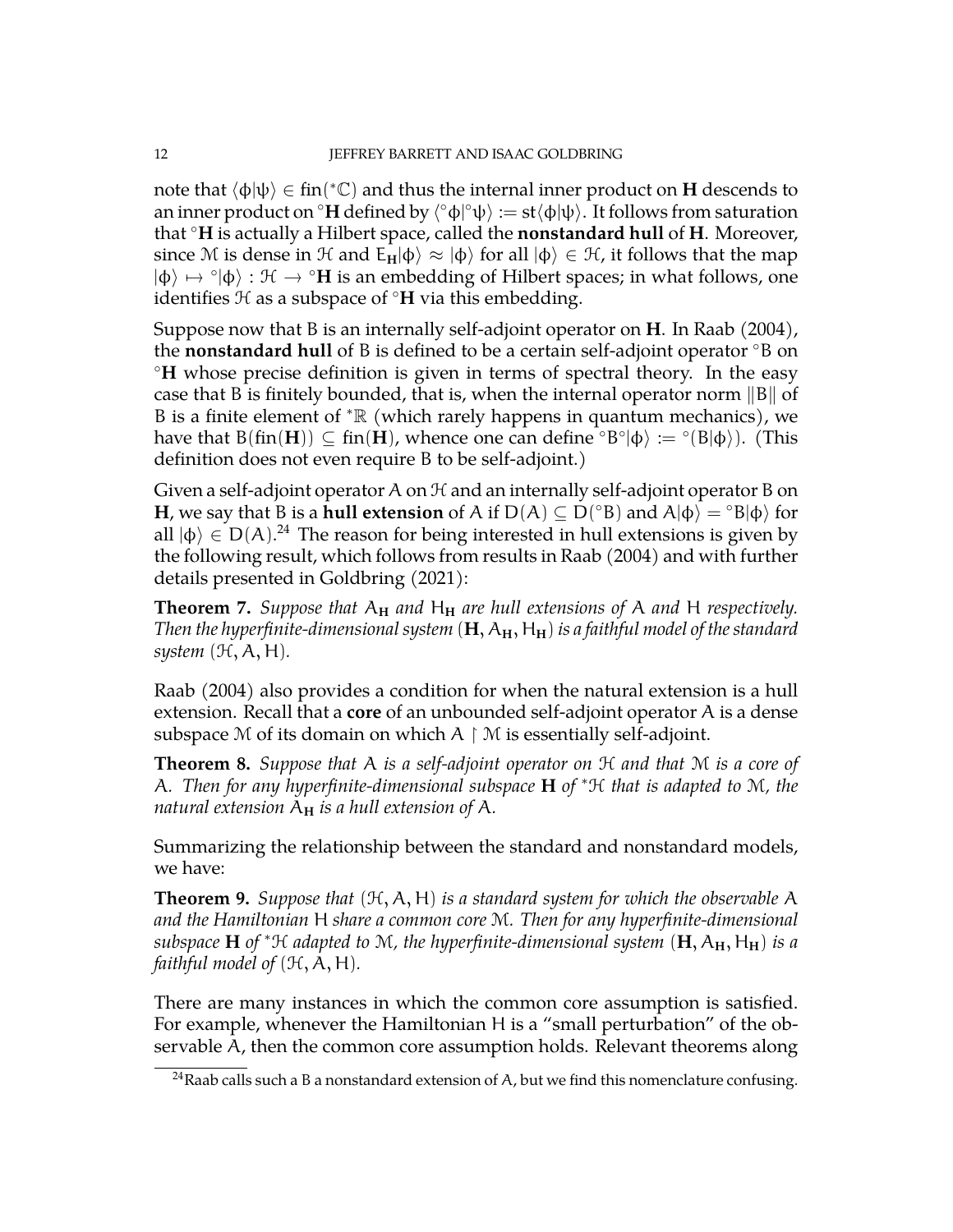these lines are *Wüst's theorem* and the *Kato-Rellich theorem*. [25](#page-12-0) We will study particular instances of these results when we study the motion of a particle in  $\mathbb{R}^n$ in Section [6.](#page-16-0)

The hyperfinite model arguably comes with surplus expressive power. In addition to the sort of states that one would want to be able to represent, the representation allows for nonstandard states with curious properties. There are, for example, states  $|\phi\rangle \in$  **H** such that  $\mu_{\text{L}}^{\text{A}_{\text{H}},|\phi\rangle}$  $L^{\rm A_{\rm H},|\varphi\rangle}(\rm st^{-1}(\sigma(A)) < 1.$  These are states for which there is a positive probability of getting a measurement result  $\lambda \in \sigma(A_H)$ that may not belong to st $^{-1}(\sigma(\mathcal{A}))$ . Such a λ may be a finite hyperreal, in which case one would have a nonzero probability of measuring a value that is infinitely close to a real value which itself could never have been a result of measuring A.<sup>[26](#page-12-1)</sup> On the other hand, such a  $\lambda$  may be infinite. In this case the corresponding eigenstate  $|\psi\rangle$  would correspond to an infinite expectation value for the observable. There is nothing inherently wrong with allowing for such a possibility when it makes good physical sense. But sometimes it doesn't.<sup>[27](#page-12-2)</sup>

That said, there is little reason to worry about excessive expressive power of the hyperfinite model in the context of a no-collapse formulation like Everettian quantum mechanics. Here the nearstandard vector representing a nearstandard global state always evolves infinitely close to the usual deterministic unitary evolution and hence stays nearstandard. Consequently, states that make good physical sense continue to make good physical sense under the dynamics. Further, what worlds there are and what their states are at each time is fully determined by the linear decomposition of nearstandard state in terms of the eigenstates of one's specified observable.<sup>[28](#page-12-3)</sup>

### 5. Nonstandard formulations of Everett's limiting properties

Everett considered the statistical limiting properties of pure wave mechanics to be centrally important to his interpretation of the theory. He discussed this point at a conference on the foundations of quantum mechanics at Xavier University in 1962. While the participants were most interested in talking about branching worlds, Everett wanted to talk about his relative frequency and randomness results. He began an extended monologue on the topic:

<span id="page-12-0"></span><sup>&</sup>lt;sup>25</sup>See Chapter X of Reed and Simon  $(1975)$  for more details.

<span id="page-12-2"></span><span id="page-12-1"></span><sup>&</sup>lt;sup>26</sup>If  $\sigma(A) = \mathbb{R}$ , as in the case of position or momentum, this possibility cannot arise.

 $27$ Such phenomena have been discussed in other nonstandard treatments of quantum mechanics. See, for example, Benci et. al. (2019).

<span id="page-12-3"></span> $28$ Compare this with Raab's (2004) formulation of the standard collapse theory using nonstandard methods where the dynamics may require collapses to nonstandard eigenstates where there is no clear physical interpretation.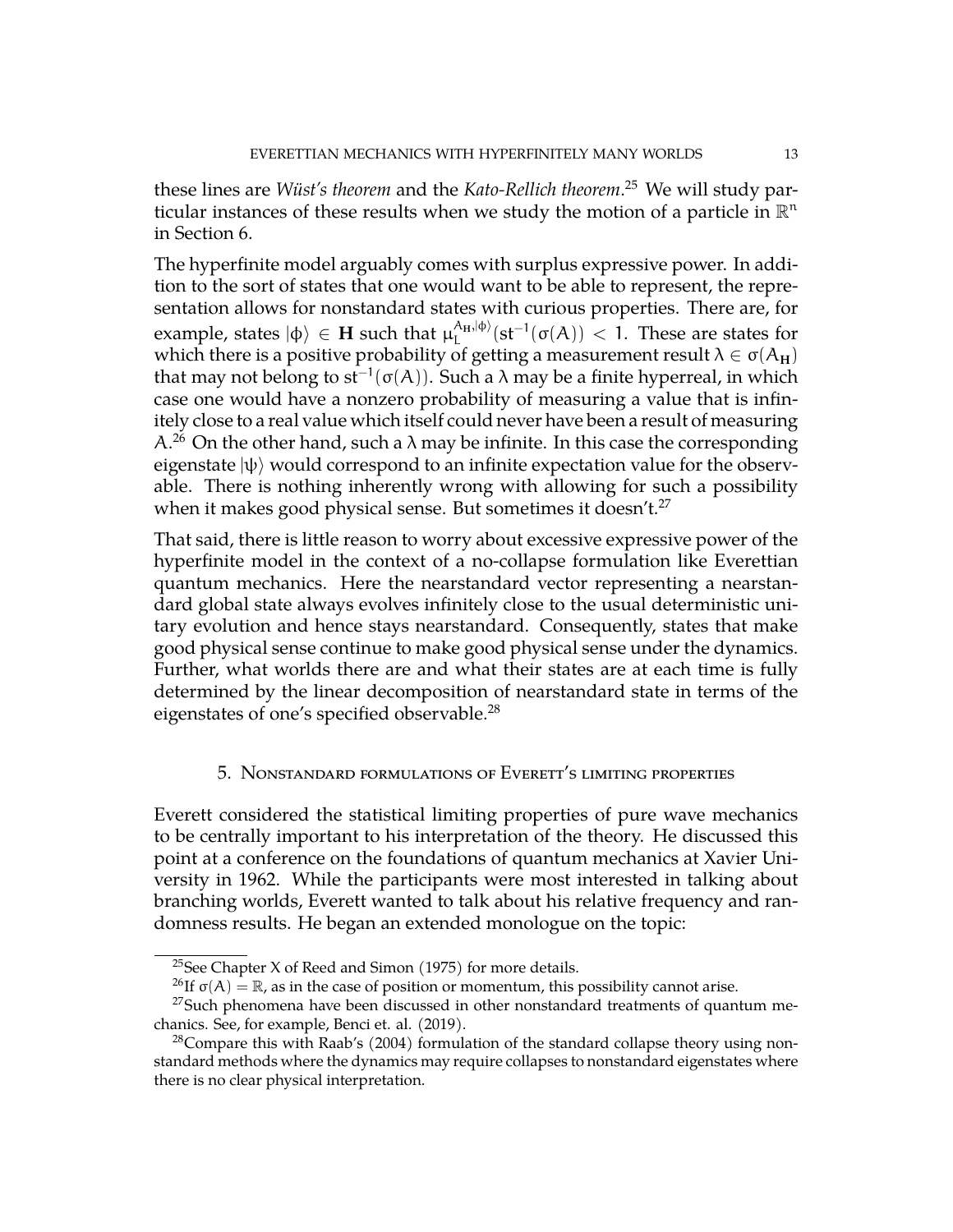#### 14 JEFFREY BARRETT AND ISAAC GOLDBRING

I'd like to make one final remark here. Imagine a very large series of experiments made by an observer. With each observation, the state of the observer splits into a number of states, one for each possible outcome, and correlated to the outcome. Thus the state of the observer is a constantly branching tree, each element of which describes a particular history of observations. Now, I would like to assert that, for a "typical" branch, the frequency of results will be precisely what is predicted by ordinary quantum mechanics. (Barrett and Byrne 2012, 274–5)

To make this claim, Everett explained, one needs a measure over branches. He chose the norm-squared coefficient measure on the grounds that is had a number of salient formal properties. He took his most significant achievement to be in showing that, in this measure, measure one of the branches in the determinaterecord basis will exhibit the standard quantum statistics in the limit as an infinite number of measurements are made.

Everett had briefly sketched his argument for his *relative frequency* property in the long version of his Ph.D. thesis (1956, 126–7) and in the much shorter version of his thesis that he defended and was subsequently published as a standalone research paper (1957, 190–4). He had also, yet more briefly, sketched an argument for a *randomness* property (1956, 127–8). These two properties together say that measure one of the branches will exhibit random sequences of results exhibiting the usual quantum statistics in the limit as an infinite num-ber of measurements are made.<sup>[29](#page-13-0)</sup> Hence, Everett concluded, "all predictions of the usual theory will appear to be valid to the observer in almost all observer states" (1957, 194). This is what it meant to him for his formulation of pure wave mechanics to be empirically adequate. $30$ 

To see how this works in the context of the hyperfinite model, fix an infinite element K of \*N and let  $\mathbf{H}:=\bigotimes_{i=1}^K\text{ }^*\mathbb{C}^2$  denote the hyperfinite-dimensional space that is the internal tensor product of K copies of  ${}^*\hat{\mathbb{C}}^2$ . This space allows one to represent the composite system of the measuring device and the first K object systems after K sequential measurements of x-spin. Suppose that each particle is prepared in state (1) above. We consider the element  $\ket{\psi} := \sum_{x \in 2^K} \alpha^{i_x} \hat{\beta}^{K-i_x} |x\rangle$ of **H**; here,  $i_x$  denotes the internal cardinality of the set of those  $j = 1, ..., K$  such that  $x(j) = 1$  (which represents x-spin up). Set  $\lambda_x := \frac{i_x}{K}$  for the relative frequency of achieving x-spin up according to the branch x. We let  $B : H \to H$  denote the

<span id="page-13-0"></span><sup>&</sup>lt;sup>29</sup>See Hartle (1968) for an early discussion of the relative frequency property, and and Farhi, Goldstone, and Gutmann (1989) for a proof. See Barrett (1999) for a discussion of the experimental setup and both the relative-frequency and randomness properties.

<span id="page-13-1"></span> $30$ See Barrett (2015) for a discussion of how Everett thought of empirical adequacy.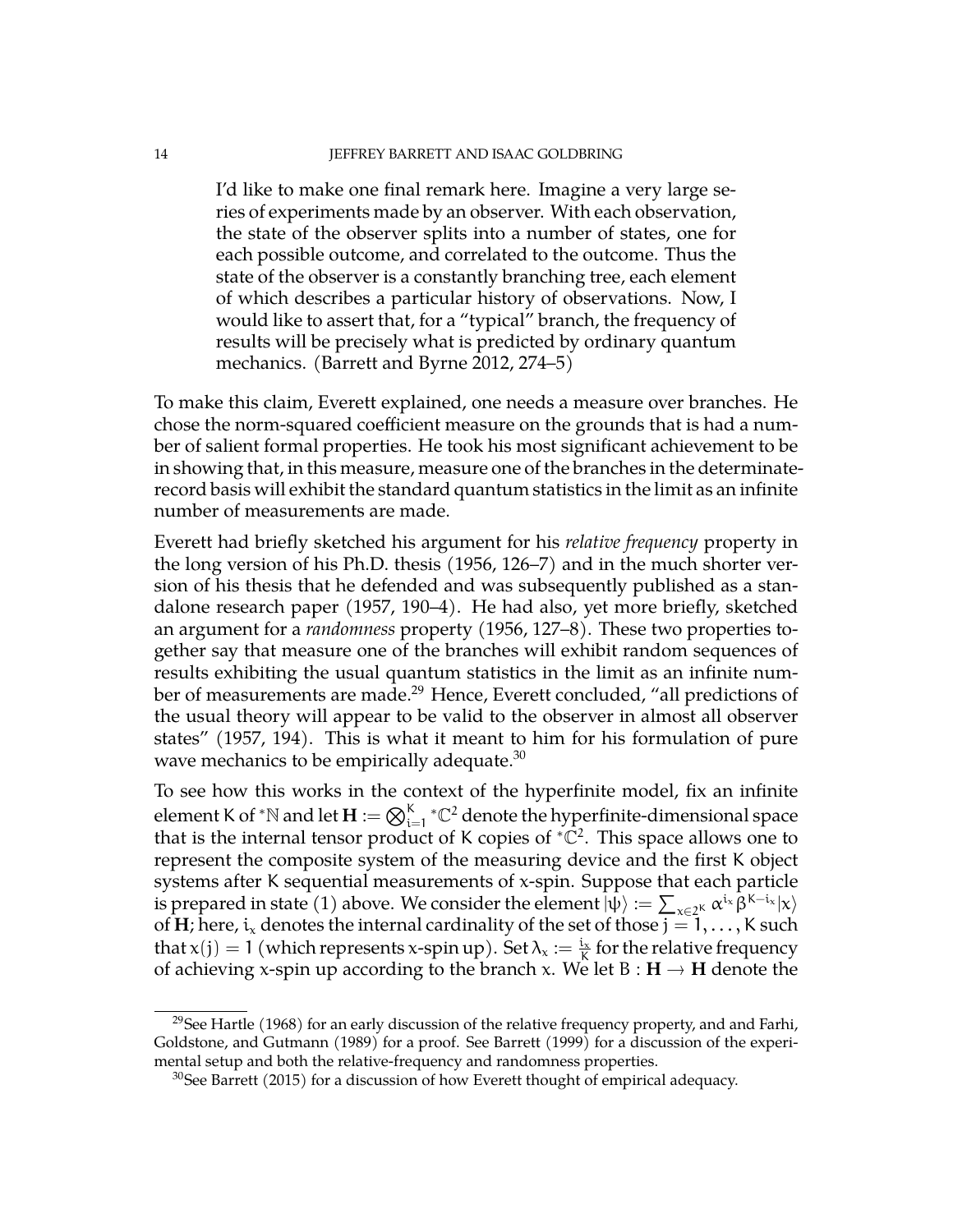internal self-adjoint operator defined by  $B|x\rangle := \lambda_x|x\rangle$ . Note that B is internally bounded.

Let  $\mu^{|\psi\rangle}$  denote the internal scalar-valued spectral measure corresponding to  $|\psi\rangle$ , that is, for any internally Borel subset  $E \subseteq {}^* \mathbb{R}$ ,  $\mu^{|\psi\rangle}(E) := \sum_{\lambda_x \in E} |\alpha^{i_x} \beta^{K - i_x}|^2$ . We let  $\mu_L^{|\psi\rangle}$  denote the corresponding Loeb measure. We also let °B : °**H**  $\rightarrow$  °**H**<br>denote the corresponding nonstandard hall map (so defined in the maximum denote the corresponding nonstandard hull map (as defined in the previous section) with scalar-valued spectral measure  $v^{\circ | \psi \rangle}$ .

The following theorem is the nonstandard reformulation of Everett's relative frequency theorem:<sup>[31](#page-14-0)</sup>

**Theorem 10.** Using the above notation, we have  $\mu_L^{|\psi\rangle}$  $\lambda_L^{|\psi\rangle}(\{x \in 2^K : \lambda_x \approx \alpha^2\}) = 1,$  $\omega$ hence  $\mathsf{v}^{\circ|\psi\rangle}(\{\alpha^2\})=1.$  Consequently,  $^{\circ}|\psi\rangle$  is an eigenvector of  $^{\circ}$ B with eigenvalue  $\alpha^2.$ 

The argument for the nonstandard interpretation of Everett's randomness theorem is relatively straightforward. Fix infinite  $K \in \mathbb{N}$  and consider the "restriction map"  $f : 2^{\tilde{K}} \to 2^{\tilde{N}}$  which restricts a hyperfinite sequence of 0's and 1's to its initial segment indexed by standard natural numbers. Consider  $2^{\mathsf{K}}$  equipped with the Loeb measure  $\mu_\mathsf{L}$  associated with the internal product measure on  $2^\mathsf{K}$ while we consider  $2^{\mathbb{N}}$  with its usual Lebesgue measure (that is, infinite product measure) m. It is not hard to verify that the pushforward of  $\mu$ <sub>L</sub> along f is precisely m. Consequently, if we repeat our measurement K times as above, then the total measure, as determined by  $\mu_{\mathsf{L}}$ , that our sequence x belongs to  $\mathsf{f}^{-1}(\mathsf{E})$  for any Lebesgue null subset E of  $2^{\mathbb{N}}$  is 0. In particular, if E is the set of nonrandom sequences, with respect to any standard criterion for what it means for such a sequence to be nonrandom, then E will be countable and thus be Lebesgue null. Hence almost all sequences in measure  $\mu_L$  will satisfy any standard criterion for being random.<sup>[32](#page-14-1)</sup>

As a simple concrete example of the relative frequency and randomness properties, consider an observer who repeats an x-spin measurement on an  $\omega$  sequence of particles each prepared in state (1) above. The two basic limiting properties in the context of the hyperfinite model entail that measure one of the branches, in measure  $\mu_L$ , will exhibit the standard quantum relative frequencies with  $|\alpha|^2$  proportion of the results being " $\uparrow$ <sub>x</sub>" and  $|\beta|^2$  proportion of the results being "↓<sup>x</sup>" and with no computationally specifiable pattern. Since measure one

<span id="page-14-0"></span> $31$ This theorem follows the same line of argument as the theorem for the standard case. See Barrett (1999, 100–4).

<span id="page-14-1"></span> $32$ See Barrett (1999, 104–5) for this theorem in the standard context and Barrett and Huttegger (2019) for an extended discussion of quantum randomness.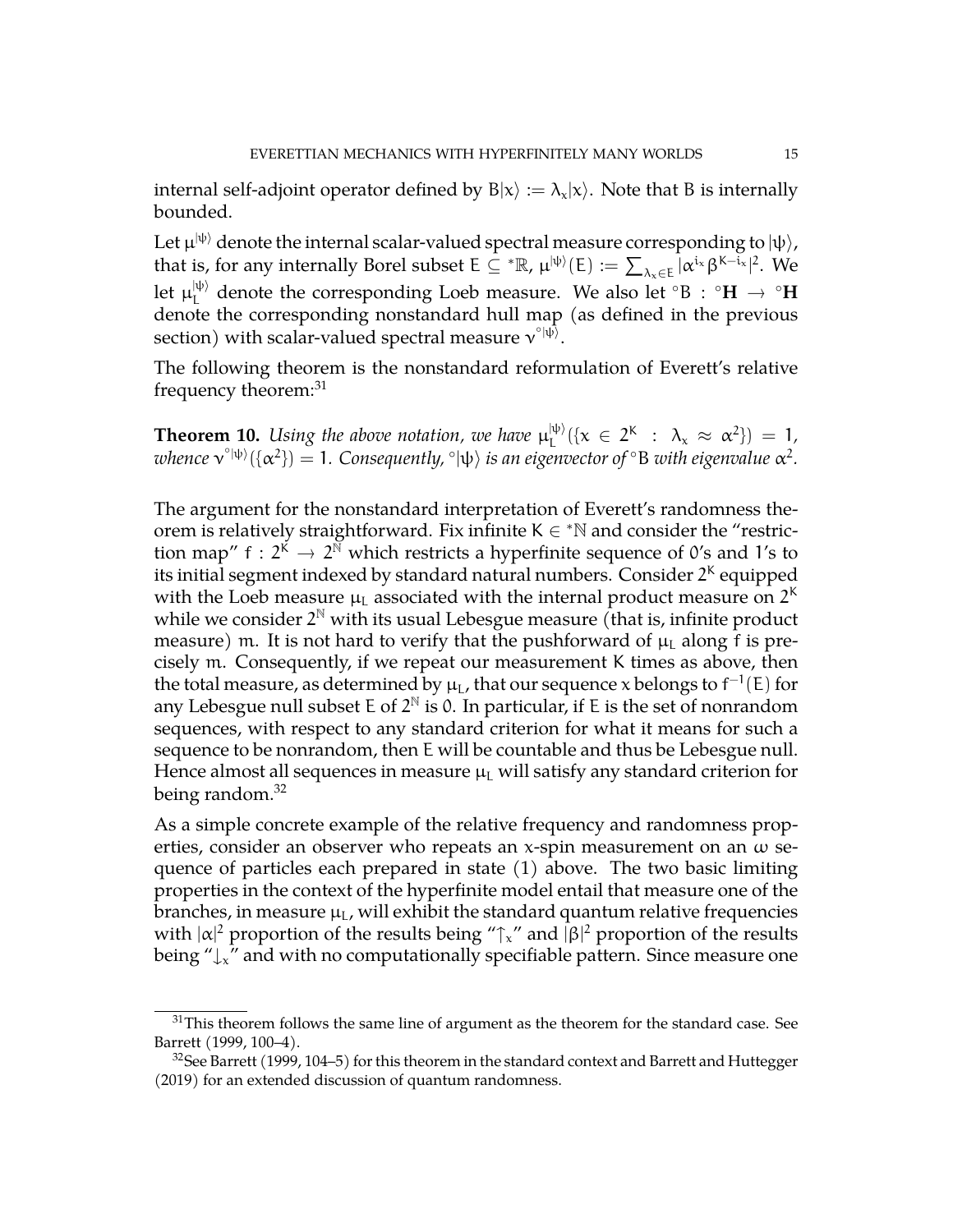of the worlds will exhibit the standard quantum statistics with randomly distributed results, the standard quantum predictions will hold in a typical world (in the sense of typical given by measure  $\mu_L$ ).

We now prove a continuous spectrum version of Everett's relative frequency theorem.

Suppose that the hyperfinite-dimensional system  $(H, A_H, H_H)$  is a faithful model of ( $H$ , A, H). We adopt the same notation as in the previous section. Fix  $|\phi\rangle \in$ ns(\* $\mathcal{H}$ ) and infinite K  $\in$  \*N. Let  $\zeta^{\mathsf{K},|\varphi\rangle}$  denote the internal measure on I<sup>K</sup> obtained by taking the internal product measure of the measure μ<sup>λ</sup><sup>μ,|φ)</sup>. (This is the internal notion of typicality here.) Also, let  $\eta_L^{\text{K}}$  denote the Loeb measure on  $[1,\text{K}]$ coming from counting measure as described in Section [3.](#page-5-4) For each  $y \in I^k$  and Borel set  $F \subseteq \mathbb{R}$ , let  $X_{F,y} := \{j \in [1, K] : \lambda_{y(j)} \in st^{-1}(F)\}$ . Note that each  $X_{F,y}$  is a Loeb measurable subset of [1, K].

<span id="page-15-0"></span>**Theorem 11.** Fix  $|\phi\rangle \in \text{ns}(*\mathcal{H})$ . Then for sufficiently large infinite K  $\in$  \*N, we have *the following: for every Borel set*  $F \subseteq \mathbb{R}$ *, we have that*  $\eta_L^{\kappa}(X_{F,\kappa,y}) = \mu^{\lambda,\text{st}(\varphi)}(F)$  for  $\zeta_{\rm I}^{{\rm K},|\varphi\rangle}$  $L_L^{\kappa,|\Phi\rangle}$ *-almost all*  $y \in I^{\kappa}$ *.* 

*Proof.* Fix infinitesimal  $\epsilon > 0$ . For K  $\in$  \*N,  $y \in I^K$ , and internally Borel E  $\subseteq$  \*R, set

$$
X_{E,K,y} := \{j \in [1,K] \; : \; \lambda_{y(j)} \in E\}.
$$

Note that each  $X_{E,K,y}$  is internal. Furthermore, let  $Z_K$  consist of those  $y \in I^K$ such that  $|\frac{X_{E,K,y}|}{K}-\mu^{A_H,|\varphi\rangle}(E)|<\epsilon$  for all internally Borel sets E  $\subseteq{}^*\mathbb R.$  Then by transferring the classical Everett limiting theorem, there is K<sub>0</sub>  $\in$  \*N such that, for all K  $\ge K_0$ , we have that  $\zeta^{\mathsf{K},|\varphi\rangle}(\mathsf{Z}_\mathsf{K})>1-\epsilon.$  For each Borel set F  $\subseteq \mathbb{R}$  and each  $m \in {}^*\mathbb{N}$  (finite or infinite), let  $F_m := {\lambda \in {}^*\mathbb{R} : \text{dist}(\lambda, {}^*\mathsf{F}) < \frac{1}{m}}$ . Since  $X_{\mathsf{F},\mathsf{K},\mathsf{y}} =$  $\bigcap_{m=1}^{\infty} X_{F_m,K,y}$ , we have that  $\eta_L^K(X_{F,K,y}) \approx \eta^K(X_{F_M,K,y})$  for any infinite  $M \in {}^*N$ . If  $y \in Z_K$ , then  $\eta^K(X_{F_M,K,y}) \approx \frac{|X_{F_M,K,Y}|}{K} \approx \mu^{A_H,|\varphi\rangle}(F_M)$ . Since  $st^{-1}(F) = \bigcap_{m=1}^{\infty} F_m$ , we have that  $\mu^{A,\operatorname{st}|\varphi\rangle}(\boldsymbol{\mathrm{F}})=\mu^{\mathrm{A}_{\mathbf{H}},|\varphi\rangle}_{\mathsf{L}}$  $\mathcal{L}_{\text{L}}^{\text{A}_{\text{H}},|\varphi\rangle}(\text{st}^{-1}(\text{F})) \approx \mu^{\text{A}_{\text{H}},|\varphi\rangle}(\text{F}_{\text{M}}).$ 

Putting this all together, we have that  $\eta_L^K(X_{F,K,y}) = \mu^{A,st\,|\varphi\rangle}(F)$  for all  $y\in Z_K.$  Since  $\zeta_{\rm I}^{{\rm K},|\varphi\rangle}$  $L_{\text{L}}^{K,|\varphi\rangle}(Z_{\text{K}}) = 1$ , we may conclude.

In the statement of the theorem, how large K needs to be chosen may depend on the state  $|\phi\rangle \in \text{ns}({}^*\mathcal{H})$ , that is, using the notation from the proof, the value of K<sub>0</sub> may depend on  $|\phi\rangle$ . Setting K<sub>| $\phi\rangle$ </sub> for this value of K<sub>0</sub> dependent on  $|\phi\rangle$ , it is readily verified that  $\mathsf{K}_{\ket{\varphi}}=\mathsf{K}_{\text{st}\ket{\varphi}}.$  Consequently, if the nonstandard extension is sufficiently saturated, then by choosing  $\vec{k}_0 \in {}^*{\rm N}$  greater than  ${\rm K}_{|\varphi\rangle}$  for all  $|\varphi\rangle \in {\mathcal H}$ , we see that the conclusion of the theorem holds for any  $K \geq K_0$ , *independent of the choice of*  $|\phi\rangle \in \text{ns}(*\mathcal{H})$ *.*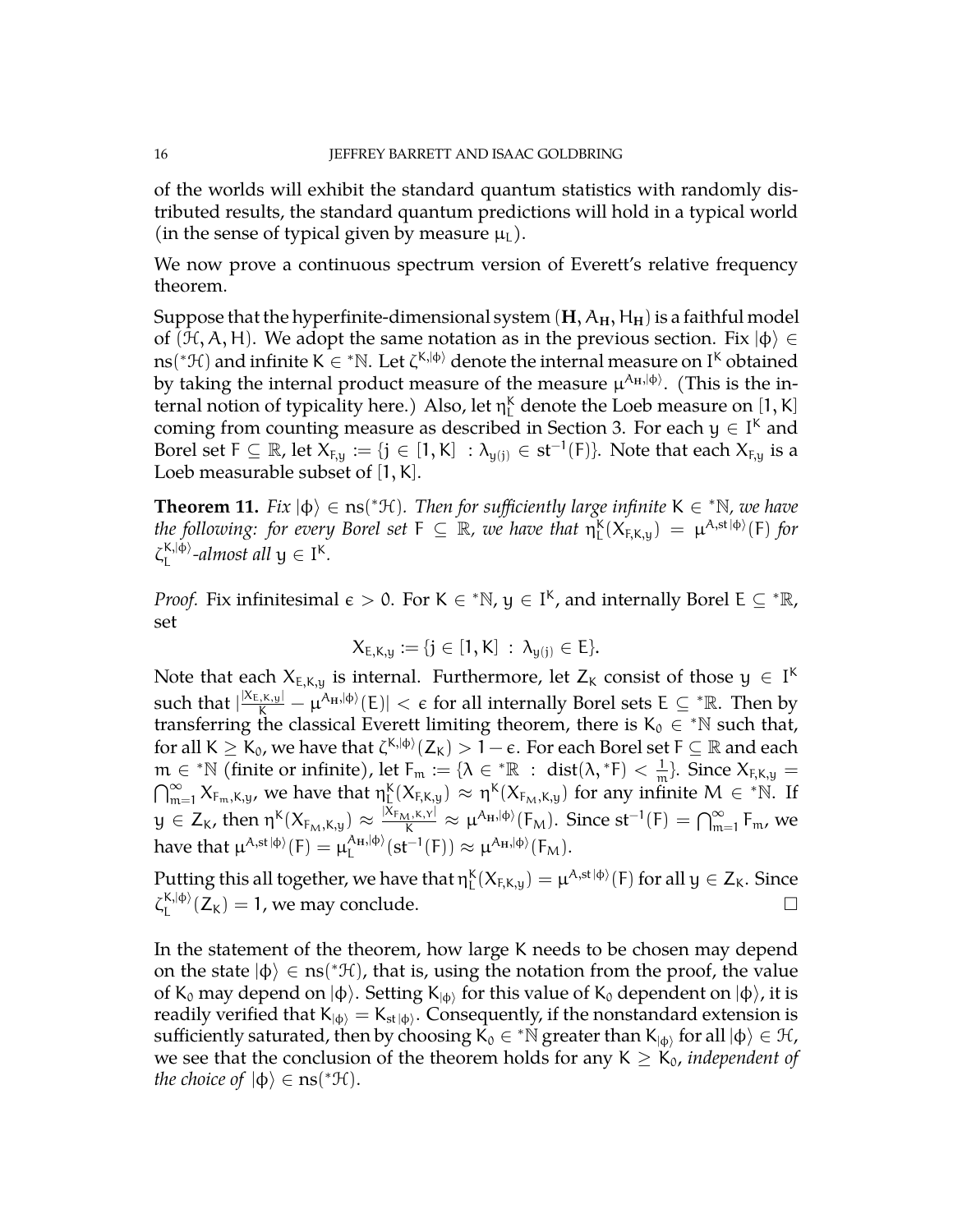In the next section, we will see an illustration of the limiting property just proven in the case of an observable with continuous spectrum.

# 6. An example: motion of a particle in  $\mathbb{R}^n$

<span id="page-16-0"></span>In this section, we show how the hyperfinite representation works for a particular concrete example, namely for the motion of a single particle in  $\mathbb{R}^n$ . In this case,  $\mathcal{H} := L^2(\mathbb{R}^n)$  and our observable A under consideration will be  $X_j$ , the operator which multiplies a function by the variable  $x_j$ , for some  $j = 1, \ldots, n$ . This operator corresponds to observing the j<sup>th</sup>-coordinate of the position of the particle. The Hamiltonian for our system is given by  $\mathsf{H}:=-\frac{\hbar}{2\mathfrak{m}}\Delta+\mathsf{V}(\vec{\mathsf{X}})$ , where  $\Delta$  is the n-dimensional Laplacian,  $\vec{X} = (X_1, \ldots, X_n)$  is the vector consisting of the various position operators, and  $V : \mathbb{R}^n \to \mathbb{R}$  is some function (whence  $V(\vec{X})$ represents the potential energy).

We briefly discuss some natural conditions on which A and H satisfy the common core assumption. A theorem of Kato (which follows from the aforementioned Kato-Rellich Theorem) states that if  $n \leq 3$  and  $V : \mathbb{R}^n \to \mathbb{R}$  belongs to  $L^2(\mathbb{R}^n) \to L^\infty(\mathbb{R}^n)$ , then are some for A is a gave for the Unitediate U. A magnetic  $L^2(\mathbb{R}^n) + L^\infty(\mathbb{R}^n)$ , then any core for  $\Delta$  is a core for the Hamiltonian H. A more general version of Kato's theorem holds for dimension  $n \geq 4$  if the assumption  $\widetilde{V} \in L^2(\mathbb{R}^n) + L^{\infty}(\mathbb{R}^n)$  is replaced with  $V \in L^p(\mathbb{R}^n) + L^{\infty}(\mathbb{R}^n)$  for some  $p > \frac{n}{2}$ . Since  $C_c^{\infty}(\mathbb{R}^n)$ , the space of smooth functions on  $\mathbb{R}^n$  with compact support, is a core for  $\Delta$  as well as any  $X_j$ , we thus have many natural potential functions for which our common core assumption holds.<sup>[33](#page-16-1)</sup>

From now on, we fix a potential function V for which A and H share a common core M. We fix a hyperfinite-dimensional subspace **H** of <sup>∗</sup>H that is adapted to M. Suppose that  $(|\psi_i\rangle)_{i\in I}$  is an internal orthonormal eigenbasis for  $A_H$  with corresponding eigenvalues  $(\lambda_i)_{i \in I}$ . Consequently, these  $\widetilde{\lambda}_i \in {^*}\mathbb{R}$  represent the possible measurement outcomes when measuring A**H**. According to Proposi-tion [5](#page-8-3) above, for each  $\lambda \in \sigma(A) = \mathbb{R}$ , there is some  $i \in I$  such that  $\lambda \approx \lambda_i$ . That is, the measurement outcome  $\lambda_i$  for  $A_H$  should be thought of as an approximate measurement (with infinite precision) corresponding to a measurement of the j<sup>th</sup> coordinate of the particle being λ. Each  $|\psi_{\mathfrak{t}}\rangle$ , being an actual eigenvector of  $A_{\bf H}$ , is such that  $A_{\bf H}|\psi_i\rangle-\lambda_i|\psi_i\rangle$  is orthogonal to every vector in  ${\bf H}.$  In particular, since **H** contains M, which is a dense subspace of  $L^2(\mathbb{R})$ , we see that  $|\psi_i\rangle$  must behave like a Dirac function with j $^{\text{th}}$  coordinate function positioned at  $\lambda_{\text{i}}.$ 

Fix some initial (standard) state  $|\phi\rangle \in \mathcal{H} = L^2(\mathbb{R})$  of the particle and write  $|\varphi\rangle=\sum_{i\in I}\alpha_i|\psi_i\rangle$ , where each  $\alpha_i\in{{^*}\mathbb{C}}$  (whence  $\sum_{i\in I}|\alpha_i^2|=1$  ). Suppose we then

<span id="page-16-1"></span> $33$ See Chapter X of Reed and Simon (1975) for more examples of when the common core assumption holds.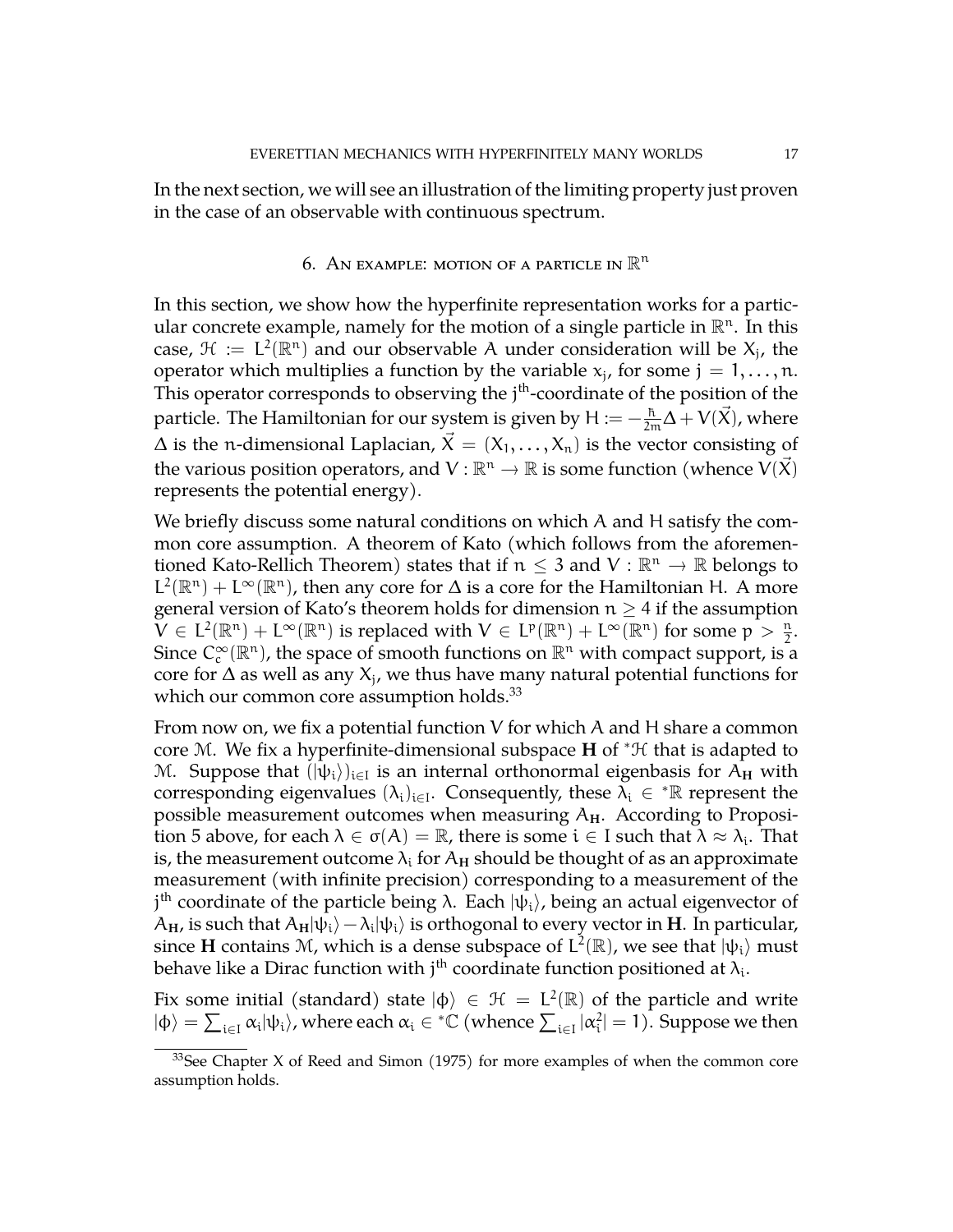let the particle evolve according to the internal unitary evolution  $V_t := e^{-\mathrm{i} t H_\mathrm{H}}.$ Given some  $t \in \mathbb{R}$ , we may then consider the internal state of the system at time t, namely

$$
|\varphi(t)\rangle:=V_t|\varphi\rangle=V_t\left(\sum_{i\in I}\,\alpha_i|\psi_i\rangle\right)=\sum_{i\in I}\,\beta_i|\psi_i\rangle.
$$

In the last step, we have rewritten the evolved state in terms of the eigenbasis for A<sub>H</sub>. Recall also that for standard time  $t \in \mathbb{R}$ , the above  $\phi(t)$  will be infinitely close to the standard evolution  $\mathsf{U}_\mathrm{t} |\varphi\rangle$  of our original state  $|\varphi\rangle.$ 

Suppose an observer now makes a measurement. The relative observer whose system state is  $\ket{\psi_i}$  would get the determinate result  $\lambda_{\rm i}$ . For a  $\mu^{{\rm A_H},|\psi(\rm t)\rangle}_{\rm i}$  $L^{\text{AH},|\Psi(\tau)\rangle}$ -measure 1 set of worlds, such  $\lambda_i$  belongs to fin(R) and represents an approximate measurement of the j $^{\text{th}}$  position of the particle being st( $\lambda_{\text{i}}$ ), where this approximate measurement has infinite precision. Moreover, by Theorem [11](#page-15-0) above, if one repeats this measurement a sufficiently large hyperfinite number of times, the relative frequency of landing infinitely close to any particular Borel set agrees with the standard quantum statistical measure  $\mu^{A,|\operatorname{st}\phi(\operatorname{t})\rangle}$  of that Borel set. Further, the particular sequence of results will pass any standard test for randomness for almost all relative sequences in the norm-squared measure. Finally, the global state  $|\phi(t)\rangle$  evolves according to the internal dynamics V at all times with the local states of the worlds determined by the nonstandard decomposition of the state.

#### 7. discussion

The present hyperfinite model has a number of features that Everett would have found compelling. It allows one to understand the global state as a set of branches corresponding to the eigenvalues of a continuous-valued observable. The measure associated with the set of branches behaves in a natural way akin to what one might expect from a probability measure over a finite set. Indeed, the hyperfinite-dimensional state space behaves very much like a finitedimensional state space. This makes operations like forming linear combinations of states and calculating probabilities particularly intuitive. The model gives values infinitesimally close to the standard quantum probabilities when the probabilities are finite. It is also possible for a branch to be associated with an infinitesimal probability. Conveniently, these sum just like finite probabilities. And the hyperfinite model allows for a straightforward formulation of the standard unitary quantum dynamics.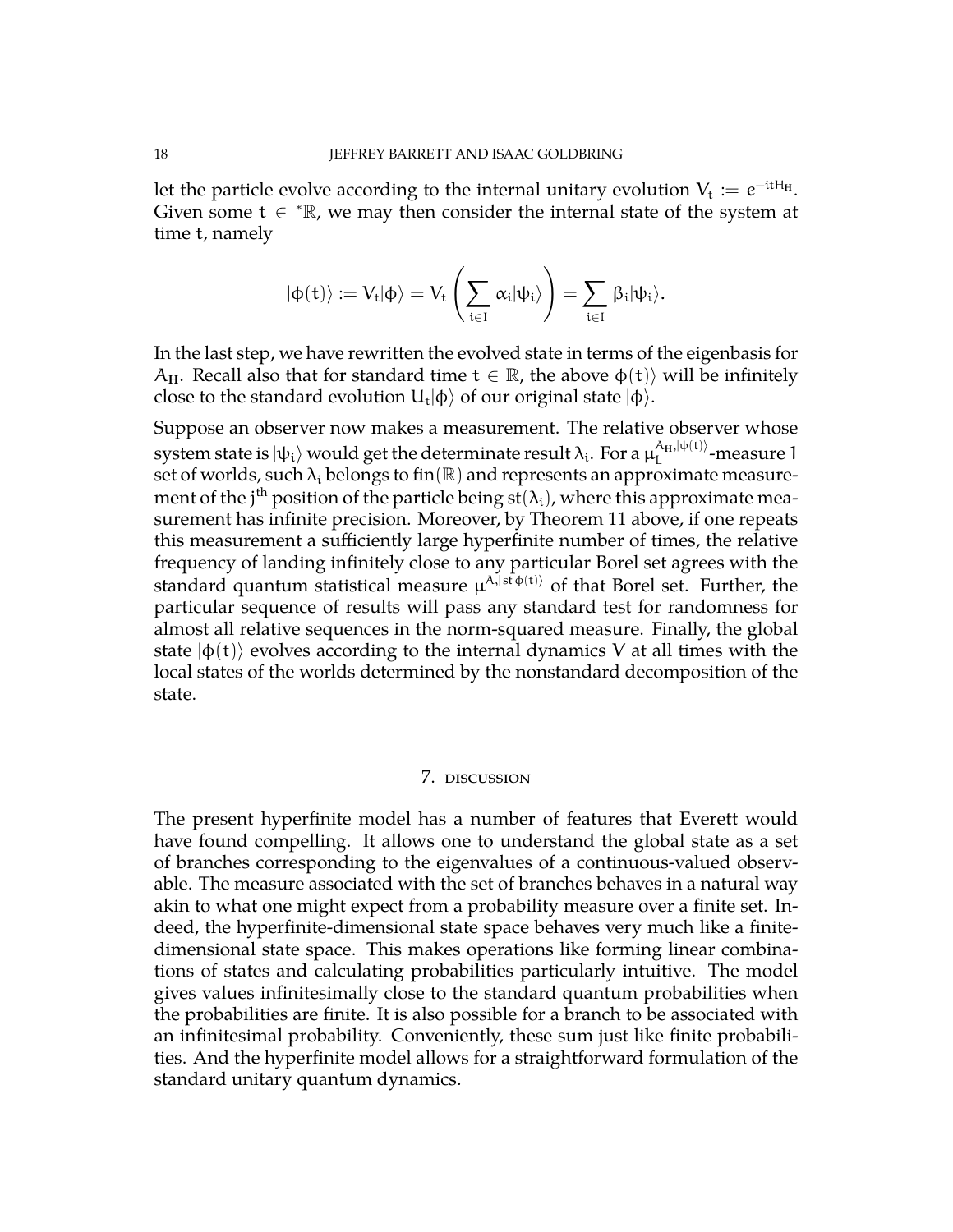There is a close connection between the standard and the hyperfinite models. Specifically, as we have proven here, the latter provides a faithful representation of the former. The standard model, then, guides one in understanding the physical content of the nonstandard model. While the hyperfinite model arguably has more expressive power than one needs, nearstandard states remain nearstandard under the dynamics and hence continue to make good physical sense.

In addition to providing an intuitive picture of hyperfinitely many worlds, we have shown how one might prove versions of Everett's statistical limiting properties in the hyperfinite model. The result is that the norm-squared measure of the resulting branches that will exhibit the standard random quantum statistics in the limit as one performs an unbounded sequence of measurements is one. Hence, the statistical predictions of the standard collapse formulation of quantum mechanics will appear to be valid in almost all of the hyperfinite many worlds in this measure.

In brief, the hyperfinite model provides a way to think of a set of worlds that represent a continuous spectrum of measurement outcomes and for which one can prove versions of his limiting results. In this regard, it satisfies the conditions that Everett stipulated at the Xavier conference. Finally, it provides an intuitive framework in which to consider no-collapse formulations of quantum mechanics more generally.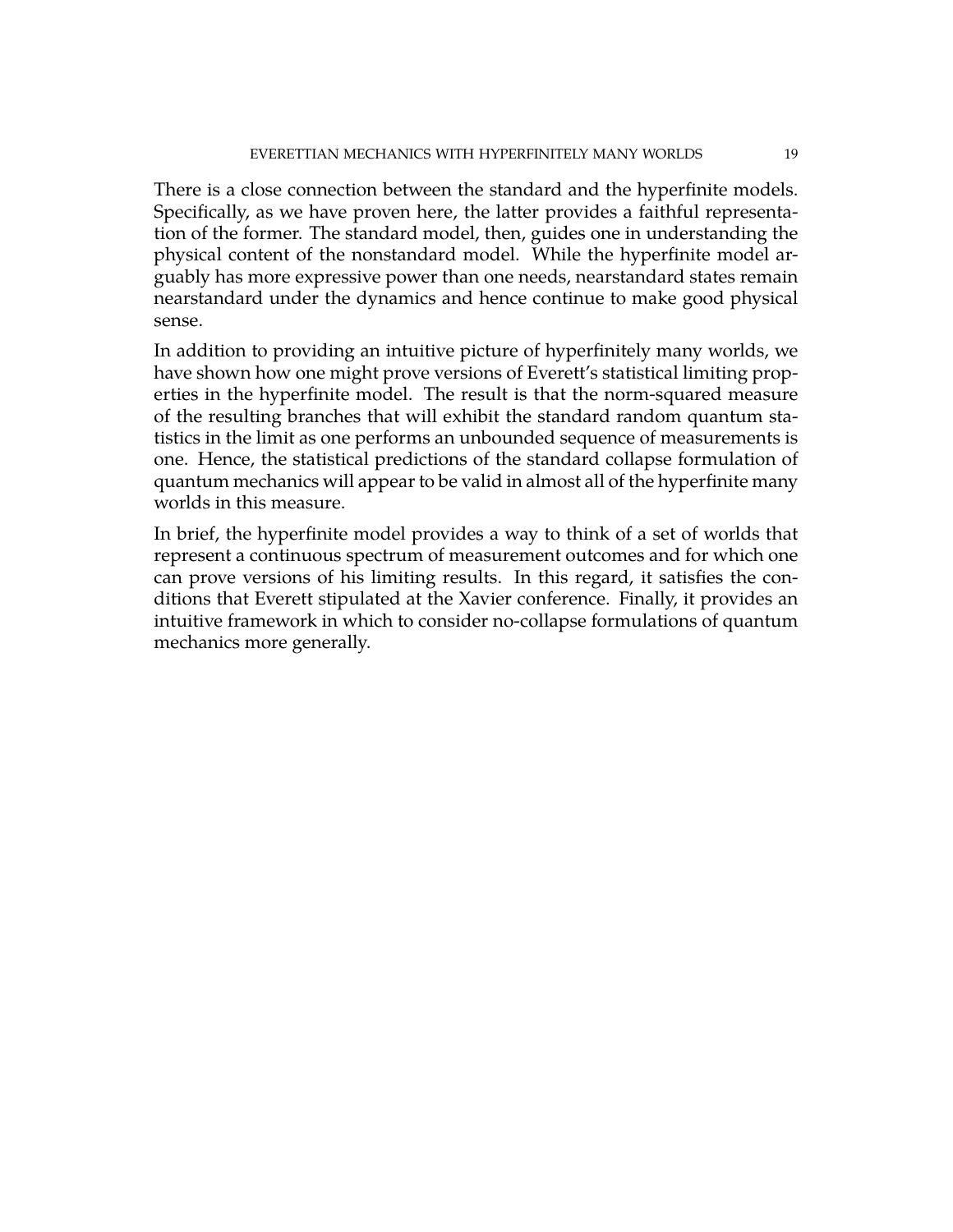# Bibliography

Albeverio, S., J.E. Fenstad, R. Hoegh-Krohn, and T. Lindstrom (1986), "Nonstandard methods in Stochastic Analysis and Mathematical Physics", Dover Publications.

Barrett, Jeffrey A. (2020) *The Conceptual Foundations of Quantum Mechanics*, Oxford University Press.

Barrett, Jeffrey A. (2015) "Pure Wave Mechanics and the Very Idea of Empirical Adequacy," *Synthese* 192(10): 3071-–3104.

Barrett, Jeffrey A. (2011a) "On the Faithful Interpretation of Pure Wave Mechanics" *British Journal for the Philosophy of Science* 62 (4): 693–709.

Barrett, Jeffrey A. (2011b) "Everett's Pure Wave Mechanics and the Notion of Worlds" *European Journal for Philosophy of Science* 1 (2):277–302.

Barrett, Jeffrey A. (1999) *The Quantum Mechanics of Minds and Worlds*, Oxford: Oxford University Press.

Barrett, Jeffrey A. and Peter Byrne (eds) (2012) *The Everett Interpretation of Quantum Mechanics: Collected Works 1955-1980 with Commentary*, Princeton: Princeton University Press.

Barrett, J. A. and S. Huttegger (2019) "Quantum Randomness and Underdetermination," forthcoming in *Philosophy of Science*. https://doi.org/10.1086/708712.

Benic, V., L. Luperi Baglin, and K. Simonov, "Infinitesimal and infinite numbers as an approach to quantum mechanics" *Quantum* (2019).

Bohm, David (1952) "A Suggested Interpretation of Quantum Theory in Terms of 'Hidden Variables'," Parts I and II, *Physical Review* 85, 166–179, 180–193.

DeWitt, Bryce S. (1971) "The Many-Universes Interpretation of Quantum Mechanics" in B. D. 'Espagnat (ed.) *Foundations of Quantum Mechanics*. New York: Academic Press. Reprinted in DeWitt and Graham (1973) pp. 167–218.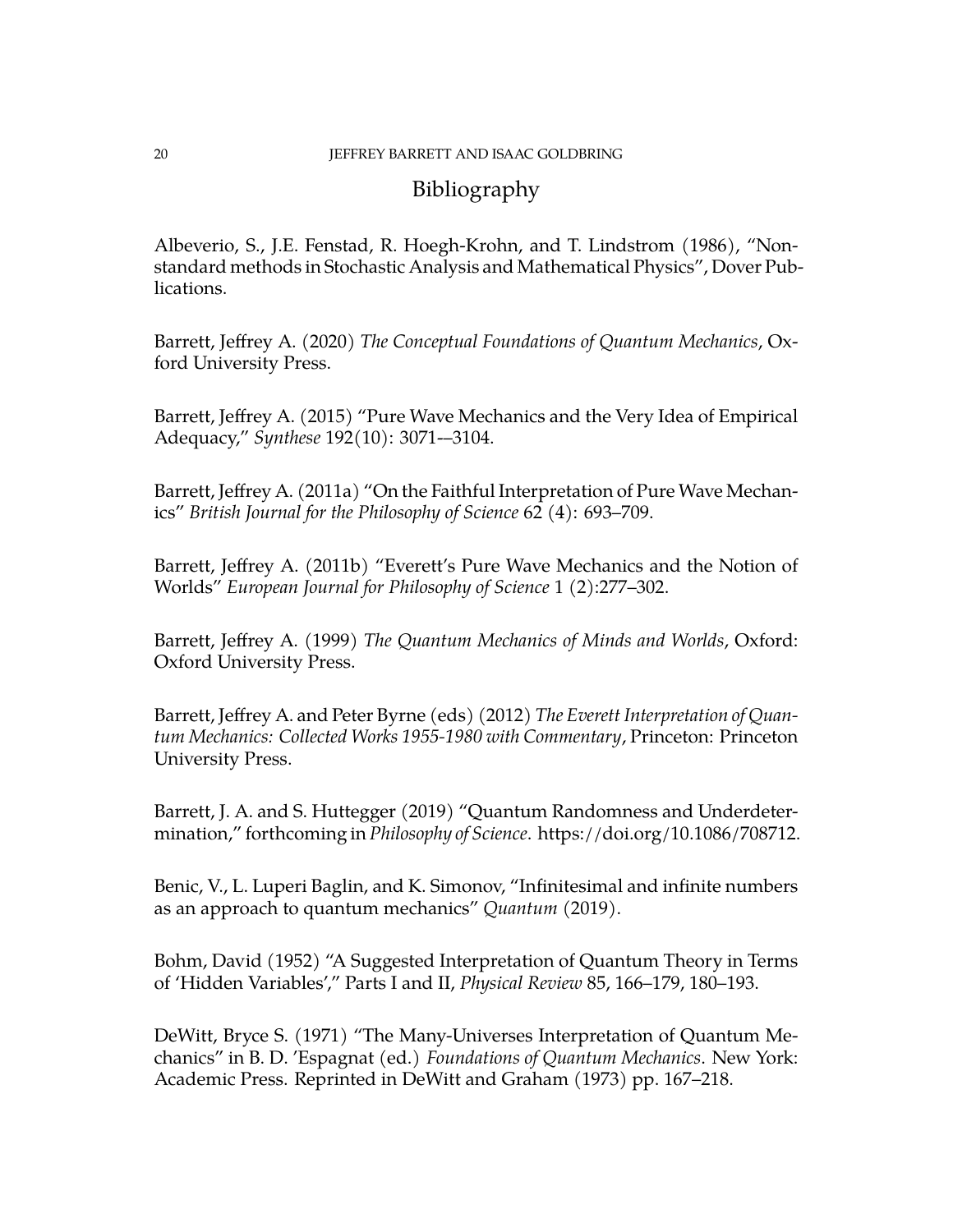DeWitt, Bryce S. and Neill Graham (eds.) (1973) *The Many-Worlds Interpretation of Quantum Mechanics*. Princeton: Princeton University Press.

Everett, Hugh III (1956) "The Theory of the Universal Wave Function." In Barrett and Byrne (eds) (2012, 72–172).

Everett, Hugh III (1957) " 'Relative State' Formulation of Quantum Mechanics," Reviews of Modern Physics, 29: 454–462. This is the published version of Everett's short Ph.D. thesis. In Barrett and Byrne (eds) (2012, 173–96).

Farhi, E., J. Goldstone, S. Gutmann (1989) "How Probability Arises in Quantum Mechanics," *Annals of Physics* 192(2) 368–382.

Goldblatt, R. (1998) "Lectures on the hyperreals", *Graduate Texts in Mathematics*

Goldbring, I. (2021) "A nonstandard proof of the spectral theorem for unbounded self-adjoint operators", To appear in *Expositions Mathematicae*.

Goldbring, I. and S. Walsh (2019), "An invitation to nonstandard analysis and its recent applications" *Notices of the AMS*, 66: 842-851.

Hartle, J. B.: (1968) "Quantum Mechanics of Individual Systems," *American Journal of Physics*, 36(8) 704–12.

Raab, A. (2004) "An approach to nonstandard quantum mechanics", *Journal of Mathematical Physics* 45: 4791–4809.

Reed, M. and B. Simon (1975) "Methods of modern mathematical physics, Volume 2", Elsevier.

Saunders, Simon; Jonathan Barrett; Adrian Kent; David Wallace (eds) (2010) *Many Worlds?: Everett, Quantum Theory, and Reality*, Oxford: Oxford University Press.

Sebens, C. and S. Carroll (2015) "Self-Locating Uncertainty and the Origin of Probability in Everettian Quantum Mechanics" arXiv:1405.7577v2 [quant-ph] 10 Jan 2015.